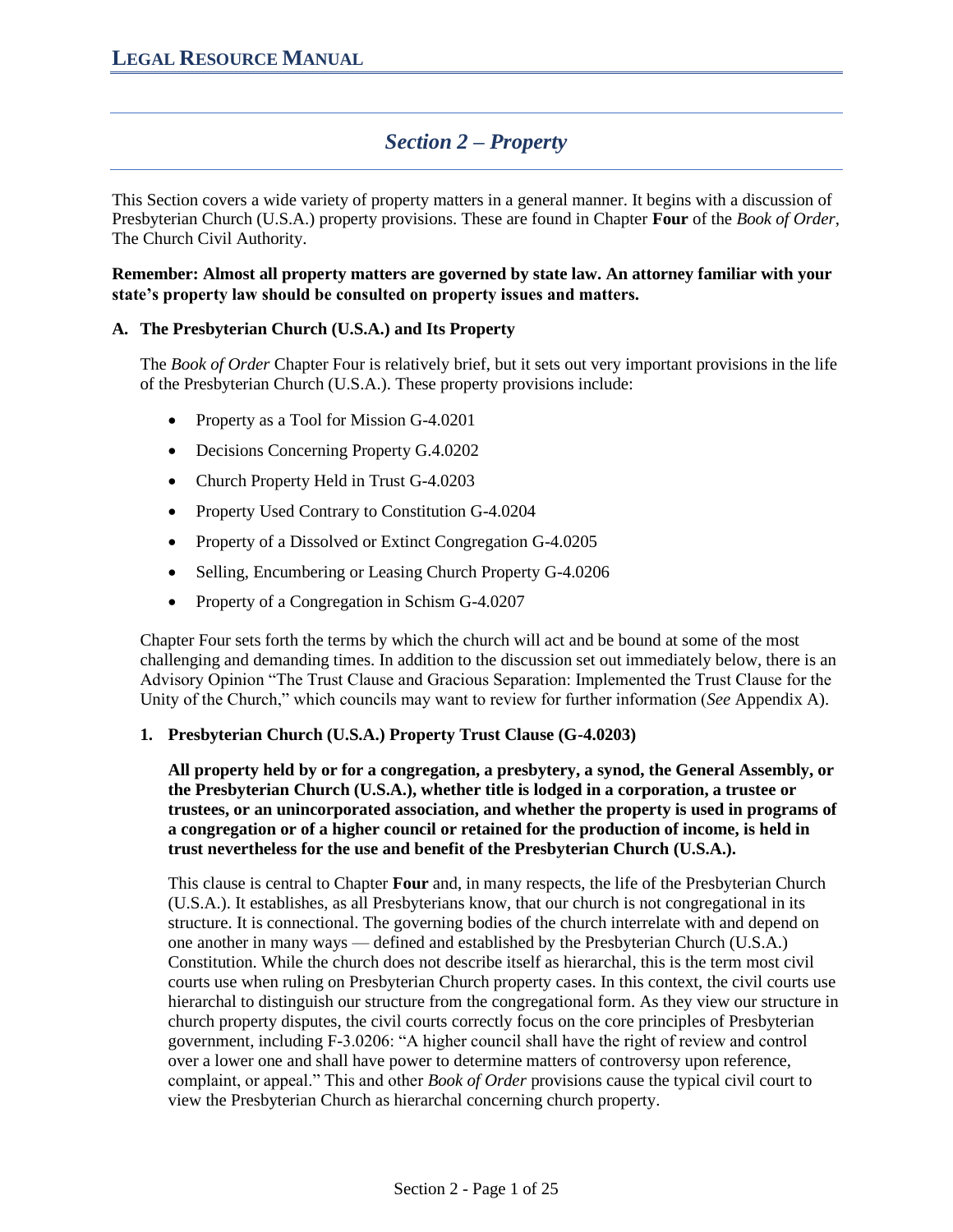**It is strongly advised that all written instruments of conveyance involving property acquired for use as a place of worship or other church activities should contain the following clause or language very similar:**

**The premises herein conveyed shall be used, kept, and maintained by the grantee for Divine Worship and other purposes of its ministry as a particular church belonging to the Presbytery of \_\_\_\_\_\_\_\_\_\_\_\_\_\_\_\_\_ (or its legal successors), subject to the provisions of the Constitution of the Presbyterian Church (U.S.A.). The grantee holds the property in trust pursuant to the provisions of the Constitution of the Presbyterian Church (U.S.A.).**

### **2. Absence of Trust Clause**

The absence of a trust clause in a conveyance instrument in no way mitigates or compromises the obligation of the particular church or other church agency to the presbytery, other governing body of jurisdiction, or denomination as a whole. Evidence that church property, which has no express trust in the deed, is intended to be used for denominational purposes includes the following:

- The property Trust Clause set out in the Constitution
- Prior conveyances in the chain of title to predecessor local churches or agencies within the Presbyterian Church (U.S.A.) or its predecessor denominations
- Use of the name, customs, or polity of the Presbyterian Church (U.S.A.) or its predecessor denominations in such a way that it becomes known by the community as part of the denomination
- Service by a minister member of presbytery of the Presbyterian Church (U.S.A.) or its predecessors
- Activity within the presbytery, including participation in presbytery meetings, committees, and functions by ministers and elders of the church
- Funding and development assistance from a presbytery or any other PC(USA) or predecessor governing bodies

Where such evidence is present, civil courts have upheld the right of denominational units to succeed to the title on the express or implied trust theories. It is extremely important to understand that, although title to the property may be held by a particular church subject to the provisions of the Constitution, the title is merely held in trust for the denomination by that entity. The title may be taken in the name of the corporation or certain trustees, but the Constitution clearly states that **all such properties are held in trust for the denomination, whether or not a trust clause is included in the instrument of conveyance**.

#### **3. Property Used Contrary to the Constitution, Church in Schism, Church Dissolved**

As is evident from this discussion, most church property cases appear in civil court because of difficult and often wrenching disputes. When such disputes arise in a Presbyterian congregation, it is the presbytery that holds central responsibility and power to resolve the matter. If it cannot be successfully resolved, again the presbytery determines how the property will be handled.

G-4.0204 establishes the central principle that when the property of a particular church is not being used in accord with the Constitution, the presbytery shall determine how the property shall be held, used, applied, transferred, or sold. In a similar vein but more specifically, when a particular church is dissolved by the presbytery, the presbytery has all the same powers in regard to the property. G-4.0205. Finally, in a schism at a particular church, the presbytery again holds the central authority. As established by G-4.0207: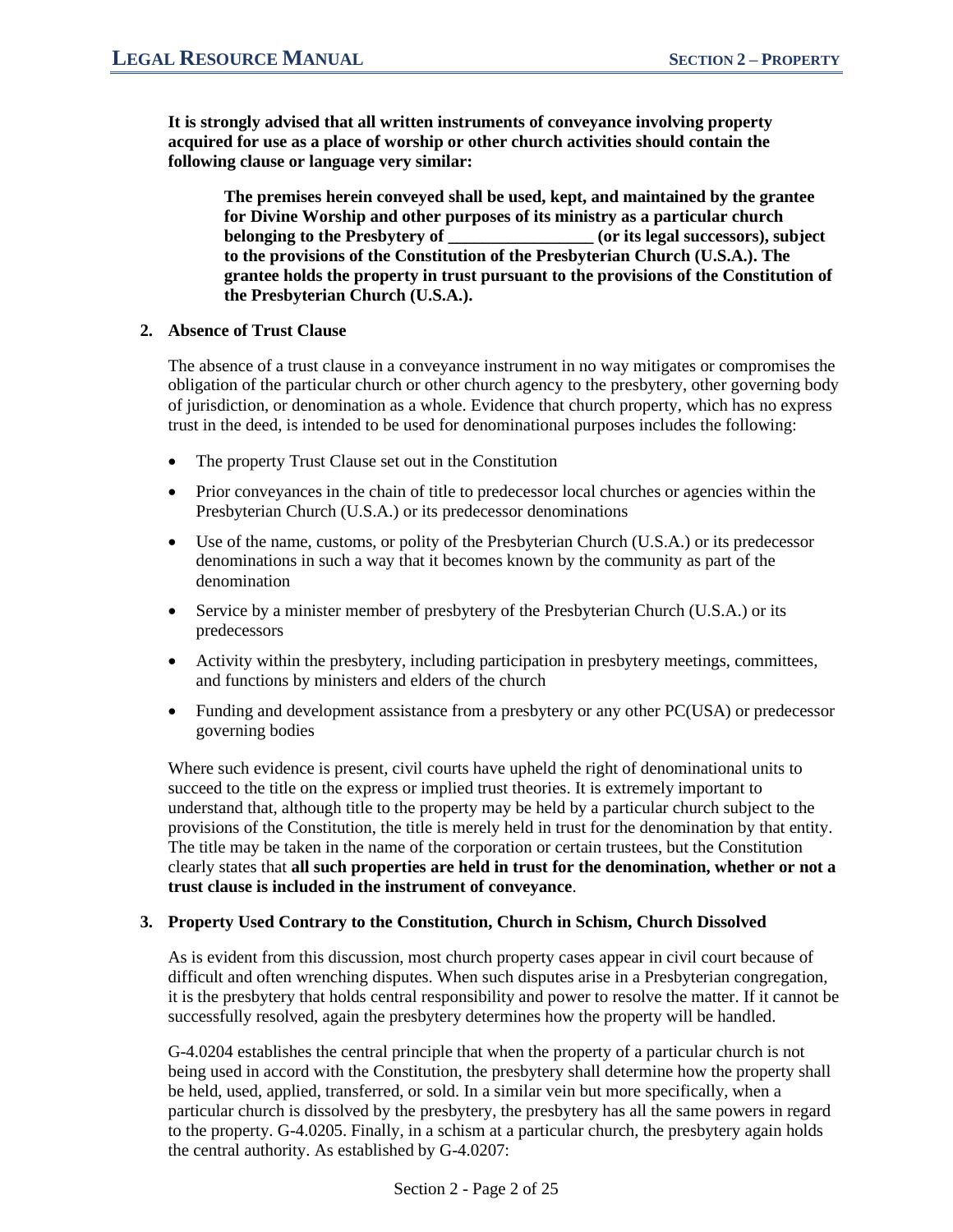- Only the presbytery can sever the relationship with a particular church (G-3.0301 and G-3.0303).
- The presbytery is to effect a reconciliation of the membership or divide the church into two separate PC(USA) churches.
- If this is not possible, the presbytery determines which faction is entitled to the property because the presbytery identifies it as the true church within the PC(USA). This determination does not depend on the majority vote within that church.

These mandates, in conjunction with the property trust and other provisions of the Constitution (G-4.0202), establish a systematic process whereby the Presbyterian Church (U.S.A.) makes decisions about its property.

As noted above, most civil courts ruling on Presbyterian Church property disputes will recognize and enforce the property trust set forth in the Constitution. Others will look to the trust along with a combination of

- the core polity that a higher governing body has the right of review and control over a lower governing body;
- other constitutional provisions setting forth the authority of presbytery;
- the historic interrelationship, support, customs, and functions between a church and other governing bodies.

Courts that consider these factors rule in favor of the presbytery pursuant to the free exercise of religion found in the First Amendment. They respect the polity and structure the Presbyterian Church (U.S.A.) has determined for itself via its Constitution and polity. They do not transform the Presbyterian Church (U.S.A.) into a congregational polity it does not and never has embraced.

Unfortunately, some church property cases do not reflect the free exercise of religion by respecting the polity and structure a church has chosen for itself. Presbytery officials and their legal counsel must be wary of these rulings.

See the subsection below titled **E. Property of a Dissolved or Extinct Church** near the end of this Section. That discussion sets out helpful suggestions about the typical church dissolution, where members have moved away, died, or the like. A sample form is also provided there.

#### **4. Selling, Encumbering, and Leasing Church Property**

The *Book of Order* Chapter Four also vests the presbytery with certain powers when the property of a particular church is being sold, mortgaged, encumbered, or leased:

- A particular church shall not sell, mortgage, or encumber its real estate without the written permission of its presbytery. G-4.0206.
- A particular church shall not lease its real estate used for worship or enter into a lease for more than five years on its other real estate without the permission of presbytery. G-4.0206.

Generally, these provisions ensure the presbytery will be involved when a congregation begins a significant real estate project. These may include land acquisition, building expansion, rehabs, sales, and relocations. Because of these provisions in Chapter Four, as well as other provisions vesting the presbytery with authority, most lenders require the presbytery to guarantee loans to the particular churches.

With the inclusion of Section G-4.0206 Selling, Encumbering, or Leasing Church Property, and Section G-4.0208 Exceptions, all of the churches in both former denominations entered the

Section 2 - Page 3 of 25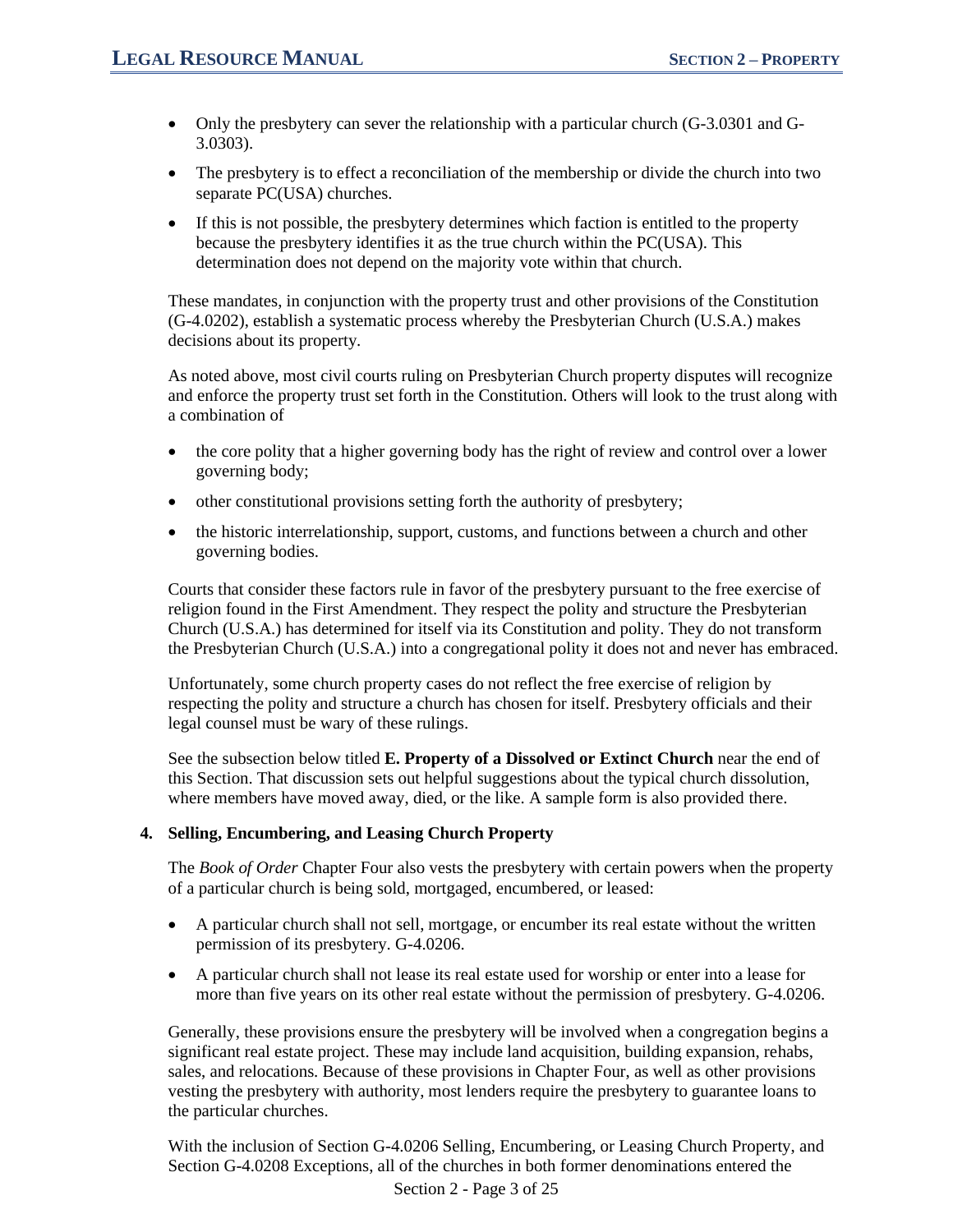Presbyterian Church (U.S.A.) in 1983 with the same constitutional provisions for holding, using, and disposing of church property.

The purpose of the requirement that presbytery approve selling, mortgaging, or leasing church property is to enable the presbytery to participate in planning an affordable project for the use of its property and to avoid legal pitfalls. The rules were adopted in 1935, 1941, and 1946 at a time when many churches were facing financial difficulties and have enabled presbyteries to assist congregations that were unaware of what a presbytery could offer.

### **5. Exceptions**

Section G-8.0700. the predecessor to Section G-4.0208, Exceptions, provided a window of opportunity for eight years after June 1983 during which congregations of the former Presbyterian Church in the United States might vote to excuse themselves from that provision of the chapter by which they had not been bound before reunion. Once this exception has been properly adopted and the presbytery notified it is legally binding and runs as long as the congregation or its legal successors exist, or until the congregation votes to accept section G-8.0500 (now G-4.0206). For this reason, to avoid future disputes, it is important that the session of an exempt congregation hold the record of this action with the deeds and other property records, and that presbyteries that have received notice of such actions also hold the record where it will be available when needed.

### **B. Information about Property Generally and Church Property**

### **1. Special Issues with the Leasing of Church Property**

From time to time, local churches and other church organizations will have the opportunity to rent church real property to another organization. There are legal, tax, zoning, and practical issues that should be considered before any leasing decisions are made.

The leasing of church property generally should not result in loss of the church's  $501(c)(3)$ (federal tax-exempt) status. Unless rental activities unrelated to the congregation's exempt purpose (religion) become more than insubstantial, the federal tax exemption should not be affected. Although rentals of church property do potentially give rise to unrelated business income (UBI), Internal Revenue Code Section 513 specifically exempts most rental income from being taxable UBI. A tax professional should be consulted in advance of the lease to determine what income tax liability may be present at the federal and state level.

A more likely area of complication arises at the state and local tax exemption level. One area of concern relates to local real estate property tax exemptions for charitable and religious use property. Check state and local laws and regulations to determine whether there will be a loss of part, or all, of the property tax exemption enjoyed by the church based on its religious use of the property. Many states, counties, or municipalities have statutes that mandate "exclusive religious use" to maintain tax-exempt status for property. Governmental bodies also require periodic reporting and reaffirmation of the tax-exempt use of the property. Failure to report in time can lead to loss of the exemption. Churches are strongly advised to confer with legal counsel familiar with local property tax law regarding these pitfalls. Be sure to open and respond to mail from the county assessor's office as exemptions have been lost for failure to respond in a timely fashion.

Some churches may be in areas where there are zoning restrictions that prohibit rental of the property. For example, a church in a residential area may not be properly zoned to be used as a school or child-care facility. Before lease negotiations, check your property's zoning restrictions and, where desired, consider variances or zoning modifications. Some churches have successfully challenged zoning restrictions under the free exercise of religion. These challenges, however, involve lawsuits, are uncertain, and may take many years for a final decision.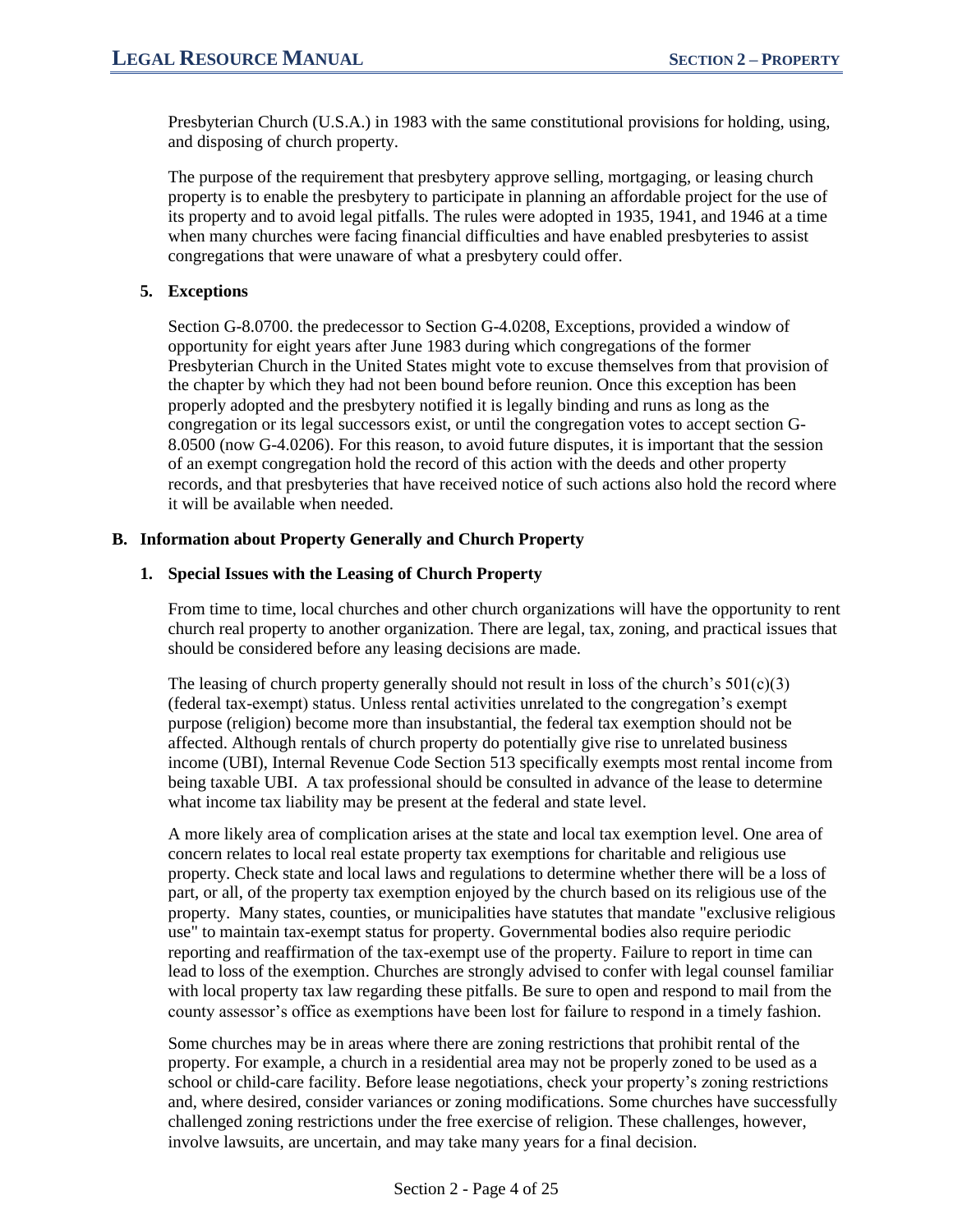In addition to the above concerns, there are other points that churches should consider when renting property. They are as follows:

- a. Obtaining presbytery's approval to enter into a lease. See G-4.0206.
- b. The renting/leasing group (tenant) should, if possible, be a not-for-profit organization.
- c. The tenant should further the cultural, civic, spiritual, or educational goals of the church and/or community.
- d. The tenant's activities should not supersede or interfere with the programs of the church.
- e. The tenant should submit a properly completed application form including an explanation of the structure of the tenant's organization and of the general uses that it intends for the rental including hours, access desired, and any special needs.
- f. The tenant should sign a lease spelling out the rights and liabilities of the parties.
	- i As part of that lease, there should be an indemnification and a hold harmless agreement in favor of the church. The church should carefully draft the lease in conjunction with its legal counsel so that the church requirements and needs become lease obligations of the tenant.
	- ii It would be wise to state in the lease that the tenant must also follow and comply with all policies of the congregation, including sexual misconduct and child and youth protection policies.
	- iii The term of an Agreement should be short enough (ex. 1 year) to allow periodic evaluation of the rental amount, conduct of the User, and other conditions of the relationship. There should also be provision for cancellation/termination of the Agreement, a list of grounds for cancellation/termination (ex. failure to comply with church policy, failure to timely pay rent), and notifications of intent to terminate the lease (ex. 30-day notice of termination). The Agreement should also describe the procedures Users must follow when vacating the property, including cleaning the premises, removing all of User's property, and restoring the premises to their original condition.
	- iv The Agreement should obligate the tenant to pay for any damage or disrepair its uses cause to your property and/or its contents. The Agreement should be as simple and clear as possible. The church should make best efforts to determine the appropriate security deposit and rent for the uses of the property if there is a lease. Issues such as increased utility bills, maintenance costs, and other new expenses such as possible property taxes, should be considered when setting the rent or terms of a lease. Language stating that the User accepts the rented property "as is" (except as otherwise expressed in the Agreement) is also recommended.
- g. The tenant should be required, prior to occupancy, to submit a current certificate of insurance from its liability insurer naming the church as an additional insured under that policy. A copy of this certificate should be sent to the church's insurance agent. If there is a multi-year lease, a new certificate should be submitted each year. The certificate of insurance should show General Liability and Property coverage for use of church space. If the tenant works with minors (ex. Boy Scouts, Girl Scouts, Indian Guides), the tenant's insurance coverage should include coverage for intentional acts and sexual misconduct. If the tenant is conducting a business such as a day care, the certificate should show Worker's Compensation Insurance for the employees. It should also show property insurance for the tenant's contents.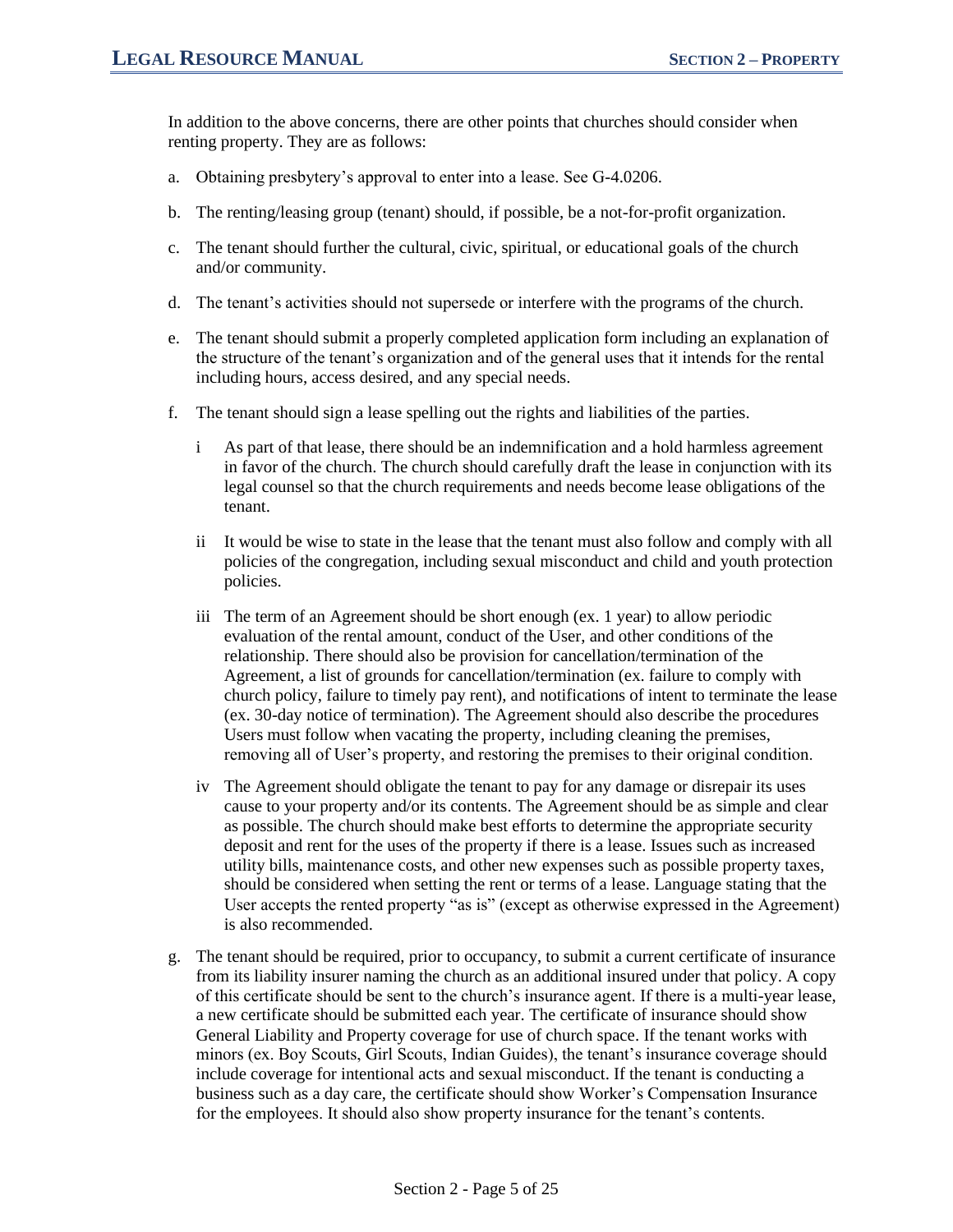If the tenant refuses to provide a certificate of insurance or if its coverages do not cover risks related to its use of your property (ex. no coverage for intentional acts or sexual misconduct), your session and your corporate board has a duty to consider whether this is a tenant who should use your property or buildings and the significant risk the tenant may create for your congregation. Having a tenant without insurance or whose insurance will not provide coverage for risks related to its use of your property and buildings potentially puts all your assets at risk. And do not take the tenant's word for it that its insurance is adequate. Send the tenant's certificate of insurance to your insurance agent and ask if it is adequate for coverage for the User's activities and your congregation's risk in hosting the tenant.

- h. Make a written inquiry to your liability insurer to make sure that company provides coverage for any liability resulting from the proposed use or rental and that there will be no premium increase or any exclusion due to the proposed use or rental. You may wish to review the adequacy of your own insurance policy limits considering the new activity. If supplemental or specialized coverages are needed, they should be obtained prior to signing a lease or covenant and occupancy. Ask the agent to send you a binder or endorsement showing coverage is in effect for the new User. The lease or covenant should not be signed until you receive written confirmation. If any insurance claim or lawsuit should arise due to conduct or activities of the User, give immediate written notice to your agent and the insurance company.
- i. All legal documents should be reviewed and approved by a local attorney.
- j. The church should review the state and local laws relating to zoning and property tax exemptions prior to executing a lease.
- k. There should be an inquiry made in writing to the current church's liability insurer to make sure the insurance company provides coverage for any liability resulting from the proposed rental and that there will be no premium increase or any exclusion due to the proposed rental. Any increase that may be incurred can be offset by adjusting the terms of the lease or requiring the tenant to pay for the increase. The church also may wish to review the adequacy of its own insurance policy limits in light of the new activity. If supplemental or specialized coverages are needed, they should be obtained prior to lease execution and property occupancy. Ask the agent to send you a binder or endorsement showing coverage is in effect for the new occupancy. The lease should not be signed until you receive written confirmation. If any insurance claim or lawsuit should arise, give immediate written notice to your agent and the insurance company.
- l. You may wish to consider adding a lease provision to protect the church in the event of a dispute and litigation. Such a provision may provide that in the event of a lawsuit, the prevailing party shall be entitled to attorney fees and costs.
- m. The lease should obligate the tenant to pay for any damage or disrepair to the property and/or its contents.
- n. Beware of any new obligations to comply with state or federal disability statutes because of this rental.
- o. The lease should be as simple and clear as possible. The church should make best efforts to determine the appropriate rent for the uses of the property involved. Issues such as increased utility bills, maintenance costs, and other new expenses such as possible property taxes, should be considered when setting the rent or terms of the lease. The lease should spell out specifically the space covered by the lease and the uses that are permitted and the time the occupancy is allowed. The tenant should not be allowed to make changes in the building or improvements without the prior written consent of the church. Special zoning, safety, and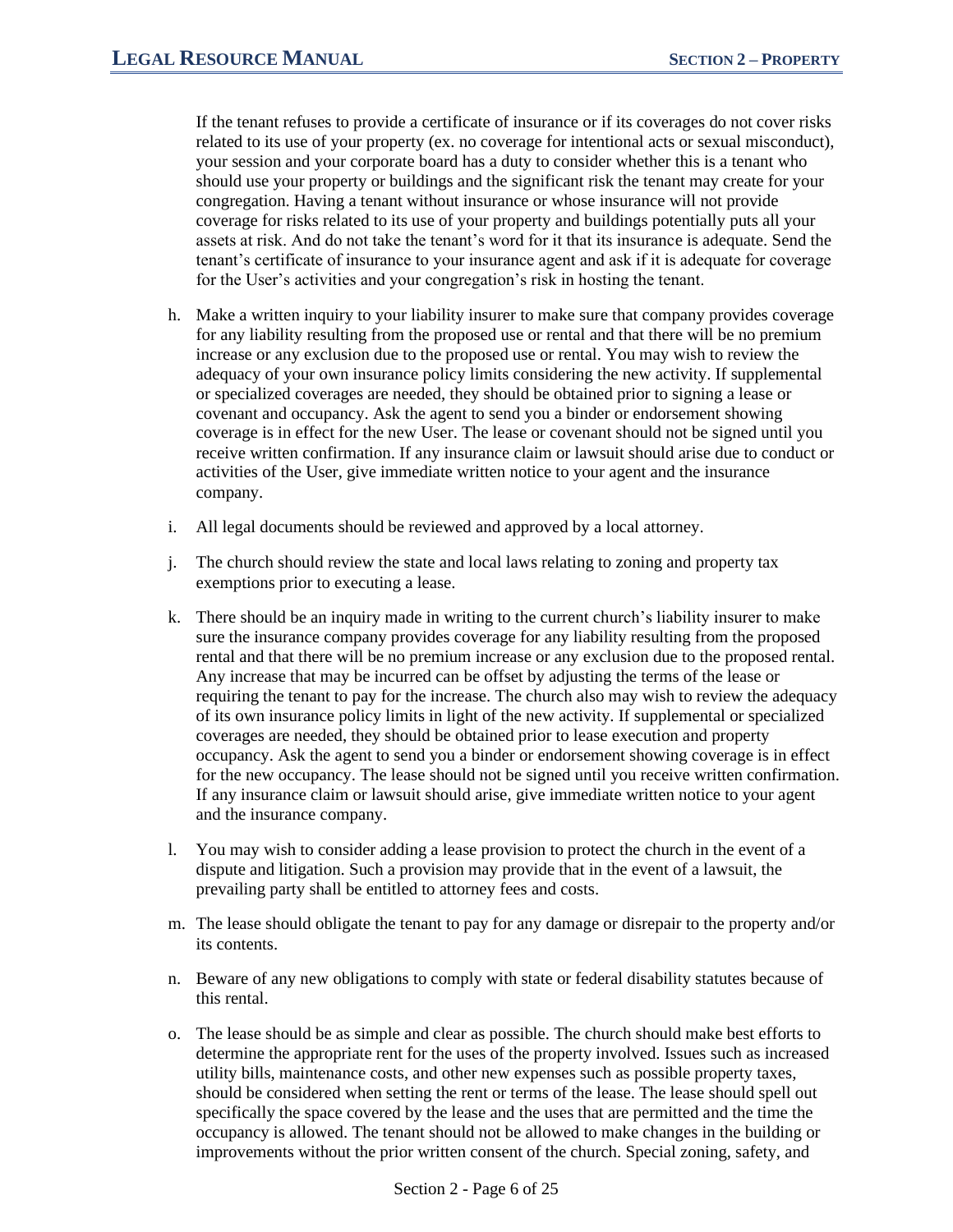licensing requirements may involve additional costs. The lease should cover the duty of the tenant to comply with zoning, make safety inspections, and obtain licenses and permits. The party required to pay for any improvements to the building should be spelled out in the lease. There should be a clear statement that such improvements become property of the church.

- p. When evaluating a potential tenant, the church should make sure that it is a legitimate organization that can fulfill its obligations under the lease. Special consideration should be given to security when outside individuals are to be given keys and access to the building. The responsibility for locking the building should be fully understood. Alternatively, the church may designate trustees or other persons to open and close the building.
- q. Typically, the lease terms should be short enough to allow periodic evaluation of the rental amount and other terms. There should also be provision for cancellation of the lease and for prior notifications of intent to terminate the lease.
- r. All leases and tenant records should be maintained in a separate file and kept locked so they can be quickly and easily accessed when needed.

After the lease is executed, the church must monitor and enforce it. It must be prepared to act appropriately if the tenant is violating the lease. It is unpleasant to evict a tenant but that is one of the negatives landlords should consider. Should problems arise with improper use, breaches of security, nonpayment of rent or other conflicts, it is always best to address them promptly. Written notice on the points of dispute and on the needed resolution of those points should be forwarded to the tenant so that all parties understand the relevant concerns and are aware of the consequences for failure to rectify them.

Through rental of church property, churches can generate additional income and increase their outreach into their communities. Persons involved with the renting organization may become interested enough in the church to become members. If all ramifications, legal and practical, are carefully considered and dealt with in advance, leases can be mutually beneficial.

#### **2. Conveyances of Property**

In the simplest terms, a conveyance is the process by which title to real or personal property is transferred from one party (grantor) to another party (grantee). Most conveyances are sales, but other instruments related to the creation of interest in real estate, or which affect the title to property, such as deeds, mortgages, assignments, trusts, and wills, could function as a conveyancing instrument.

Conveyancing is basically a two-step process. **First**, a **contract** for the conveyance is prepared and executed by the parties. This contract should include any particular provisions that either party desires to be part of the agreement. The contract will guide the parties through the conveyancing process. Preprinted form contracts are often used by buyers or sellers of real property. **Remember, the terms in such contracts are negotiable**. Local counsel should be consulted **before** executing a contract of purchase or sale rather than afterward because it is easier to negotiate for particular terms prior to execution of the contract. Indeed, some matters may prove to be nonnegotiable after the contract is executed.

The **second step** of the conveyancing process is the actual delivery of the conveyancing instrument (usually a **deed**) by the grantor and delivery by the grantee to the grantor of the consideration stated in the contract for the conveyance. The buyer must determine the capability and competence of the seller to transfer the property involved prior to paying over the consideration. A complete and thorough examination of the seller's title must be made. A title summary (abstract) may be prepared and examined either by the counsel for the buyer or by an abstract company specializing in title searches and title insurance. Local law may determine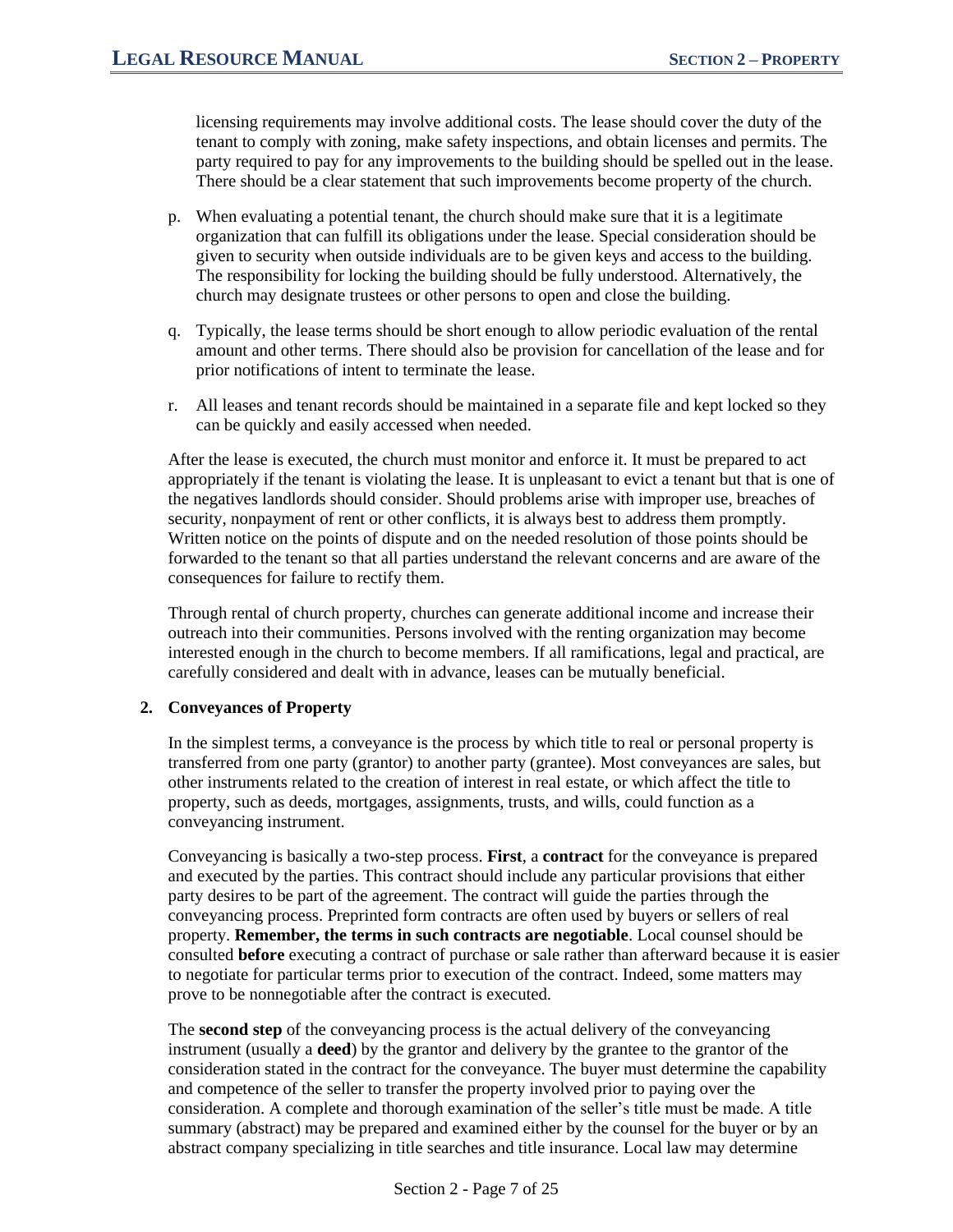whether an attorney or title company must be used. Title insurance should be considered and used in most cases. Title insurance protects the buyer against losses due to defects in the seller's title.

#### **a. Items of Concern When Property Is Being Conveyed**

Where real property is being conveyed to a local church, presbytery efforts should be made to take the property free of any encumbrances such as possibilities of reverter to the donor's heirs if the property is no longer used for church purposes. These steps should be taken because local churches may find it necessary in the future to relocate or to use the property for other purposes. Reverter or other restrictive use clauses could lead to the property reverting to the heirs of the donor with no compensation to the local church. Current deeds should be reviewed for potential restrictive clauses. An attorney familiar with real estate should be consulted about the best course of action if such clauses are included in the deeds to any church property. Some states have laws that extinguish reverter clauses after a certain number of years has passed. Other states enforce such clauses regardless of the elapsed time. Your attorney should check your state's law.

The name for the entity involved in a conveyance should be the legal name of the entity. For example, First Presbyterian Church is incorporated as First Presbyterian Church, Inc. The corporate legal name, First Presbyterian Church, Inc., should be used in the conveyance. See Section 3-Incorporation and Boards of Trustees, A. Requirements of the Presbyterian Church (U.S.A.) Constitution, footnote 1, if it is unclear as to the corporate name or if it is unclear as to whether a corporation has been formed.

#### **b. Contracts for Sale**

Contracts for the sale of land must be written and properly executed in order to ensure their enforceability. In the land sale contract, the buyer usually agrees to accept the deed of the grantor (seller) who will warrant the validity of the title. In their simplest form, such purchase agreements must contain the following provisions:

- i Names and addresses of the parties.
- ii An address and complete legal description of the property to be conveyed.
- iii Delivery by the grantor of title documentation. The documentation may take the form of abstracts and title insurance binders containing the agreement of a title insurance company to insure the buyer's interest against seller's defective title, or an attorney's title opinion letter prepared after her research into the state of the title.
- iv The time allowed the buyer to examine the seller's title and the date for the "closing," that is, final conveyance of the deed, and the date of possession.
- v The type of deed to be delivered.
- vi Apportionment of charges—specific clauses relating to the liability of the vendor and buyer to pay the costs incurred for title insurance, surveys, deed preparation, taxes, recording and filing of deed, surtaxes, mortgage costs, and attorney fees. These are often referred to as closing costs.

Implicit in all contracts for the sale of property is the grantor's obligation to convey a marketable title. A marketable title has been defined as one that is:

- i Free of encumbrances mortgages, liens, easements, and so on.
- ii Free of defects in the chain of conveyances by which the grantor took title, for example, grants of all or part of the property to two different grantees by a previous owner,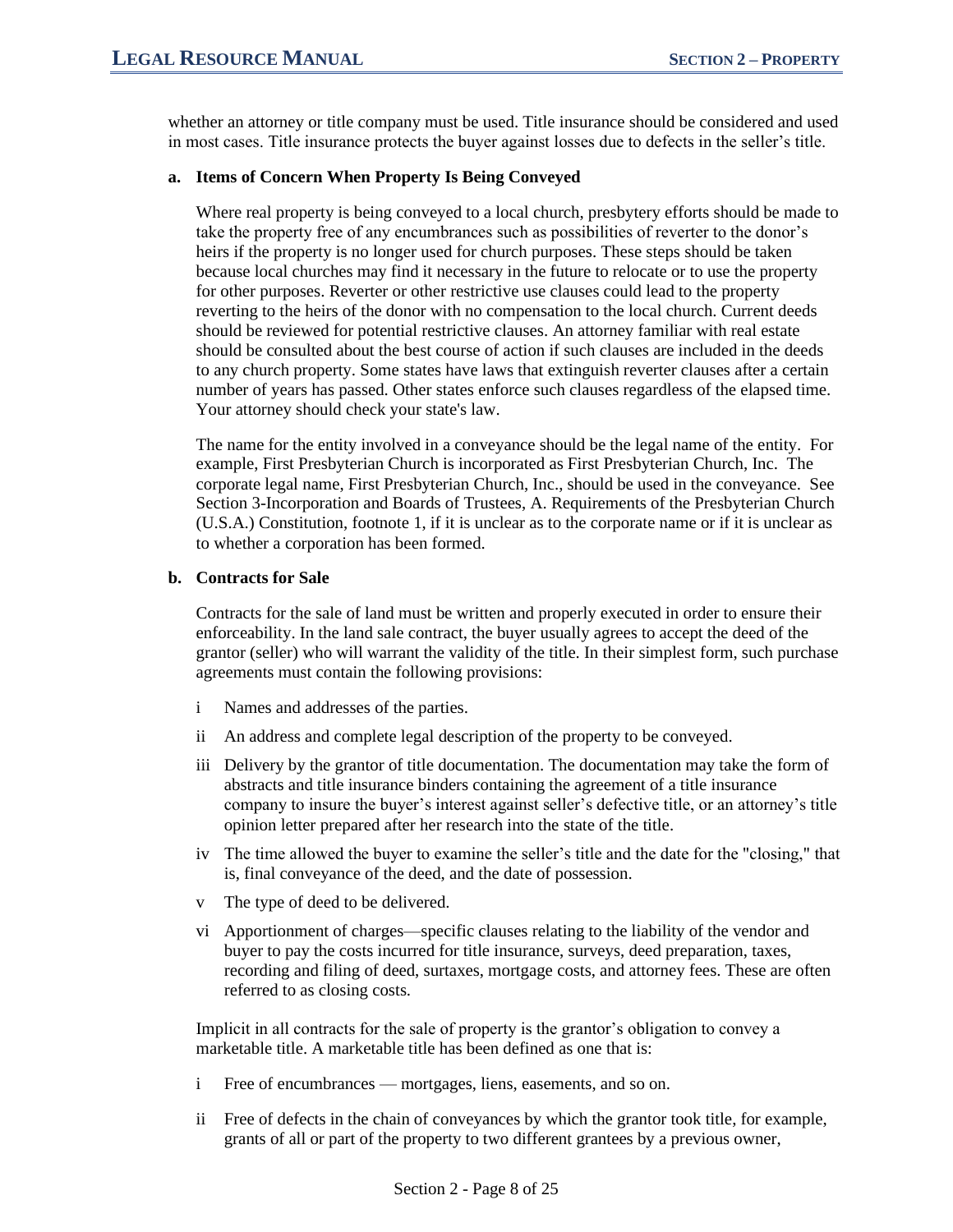creating more than one claim of title, which the buyer might have to litigate in order to establish as the rightful claim. All title should be in fee simple.

Exceptions to the marketability rule are found in cases of zoning restrictions and public rights-of-way or easements. The grantor's obligation to convey a marketable title does not require him or her to convey title free from these restrictions. Any exceptions to the grantor's duty to convey free of encumbrances must be *specifically* noted in the contract even if they are customary exceptions, such as special assessments related to incomplete improvements, installments of assessments not yet due, general taxes for the stated and subsequent years, or zoning and public easement restrictions. Leases and outstanding mortgages also may be included as exceptions. **Generally, a presbytery or church in the role of buyer should include a provision that, "The seller represents that there are no restrictions which would prevent the property from being used as a sanctuary for worship and house for residence."** The contract serves as a navigation chart for the conveyance procedure by stating the operative guidelines of the transaction and setting the stage for closing.

#### (a) **Purchase of Real Property**

Several practical concerns also will arise in purchases of real property. In the case of buildings, warranties should be obtained in the purchase contract as about soundness of structure, compliance with local building codes, and pest and termite infestations. A professional building inspector should be used to check for structural problems. Environmental issues such as the presence of underground storage tanks, asbestos, mold, and radon accumulations need to be addressed. An environmental audit of the property to be purchased should be obtained. At times, appropriate relief from the burdens of any potential cleanup can be placed in the purchase contract. The seller may be asked to warrant there are no environmental problems, and title insurance may be purchased to insure against any future discovery of problems. Specific provisions also should be made in the real estate contract for the disposition of any fixtures such as refrigerators, ranges, and other equipment. Insurance responsibilities of the seller prior to the closing should be spelled out. Many jurisdictions affix documentary stamps to title documents, and the seller generally assumes the cost of the stamps affixed to the deed. The buyer assumes those costs from the filing of mortgages requiring documentary stamps. Where construction is contemplated, the contract should permit testing to determine whether the prospective site is suitable for the planned building. Zoning requirements should be checked and time to obtain necessary zoning approvals may be provided in the contract as well.

The corporation of the particular church will adopt resolutions that direct and authorize the corporation's board of directors to execute the necessary papers, that is, contracts of sale, deeds, leases, bills of sale, mortgages, and so on. The corporation's board of directors also must adopt any resolutions as necessary or required by local law and the corporation's bylaws. Any written instruments, that is, contracts, deeds, bills of sale, mortgages, and so on, necessary to carry out the action as authorized are to be executed in the name of the corporation by its authorized officers. Upon execution, these instruments are binding and effective as the action of the corporation.

**Remember: The congregation must approve the purchase of real estate. G-**1.0503**. Also, the presbytery must approve if the property is subject to an encumbrance or condition. G-**4.0206**.**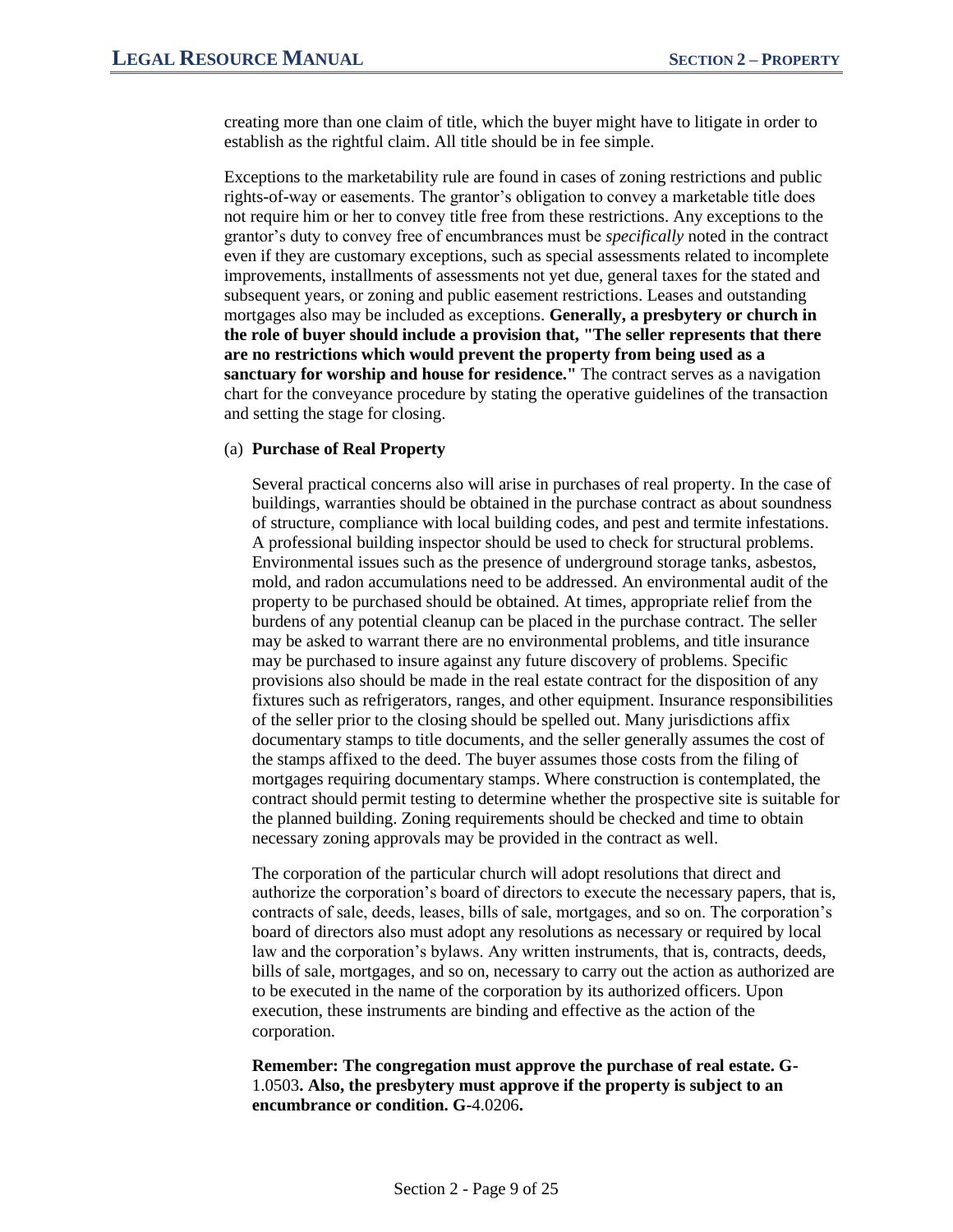### (b) **Zoning**

Some churches may be in areas where there are **zoning restrictions** that would disallow the use of property for a church, school, or child-care facility. **Thus, prior to any purchase being made, zoning restrictions should be checked** and, where desired, variances or zoning modifications may be considered.

#### (c) **Option Agreements**

Option agreements, while not conveyance instruments, serve to reserve the rights of parties as to future purchases of property. An option is a continuing offer to buy property at a fixed price during a specified period. Other than the initial consideration paid for the option by the option buyer, neither buyer nor seller need make any additional payments over the term of the agreement.

#### **c. Deeds**

The second stage of the conveyance process requires the delivery of a properly prepared and executed deed from grantor to grantee and payment of any agreed upon consideration for the conveyance of the deed. A written instrument signed by the grantor or his or her duly authorized agent is required for the conveyance of any interest in real property. There are three types of deeds, and they vary as to the degree of protection given to the buyer by the seller:

**i.** A "**General Warranty Deed**" contains a covenant of warranty under which the grantor is obligated to protect the property interest granted against lawful claims of ownership from any person whatsoever. This is the deed presbyteries and churches should obtain.

- **ii.** A "**Special Warranty Deed**" is more limited in that the grantor warrants against defects of the title arising subsequent to his ownership but does not warrant the grantee against claims of persons who acquired their title prior to the grantor's ownership.
- **iii.** A "**Quitclaim Deed**" is a deed in which the grantor warrants nothing. This deed passes any title, interest, or claim that the grantor may have in the premises but does not profess that the title is valid and does not warrant the grantee against claims of others to the same property.

All deeds conform to a certain pattern that includes the following component parts:

- **i. Names of Parties** The grantee must be identified with reasonable certainty, or the deed is void. Where bona fide buyers or mortgagees are involved, the person to whom the deed is delivered may have express or implied authority to fill in the name of the grantee. Omission of grantor's name will not void the deed where grantor has signed and delivered the deed.
- **ii. Consideration** The law does not require consideration for a valid deed and thus a grantor may be bound by a gift of land once a deed has been properly executed and delivered. However, it is the custom to specify at least nominal consideration (ten dollars and other good and valuable considerations) to protect the grantee from claims he or she is under a trust obligation to the grantor and to protect the grantee from adverse actions that allege that the grantee is not a bona fide buyer for value. No matter what consideration is recited, documentary stamps required by taxing authorities on the face of the deed are based on the actual consideration paid.
- **iii. Words of Conveyance** Certain operative words of conveyance are often used in deeds. Phrases such as "convey and warrant," "grant, bargain, and sell," and "warrant and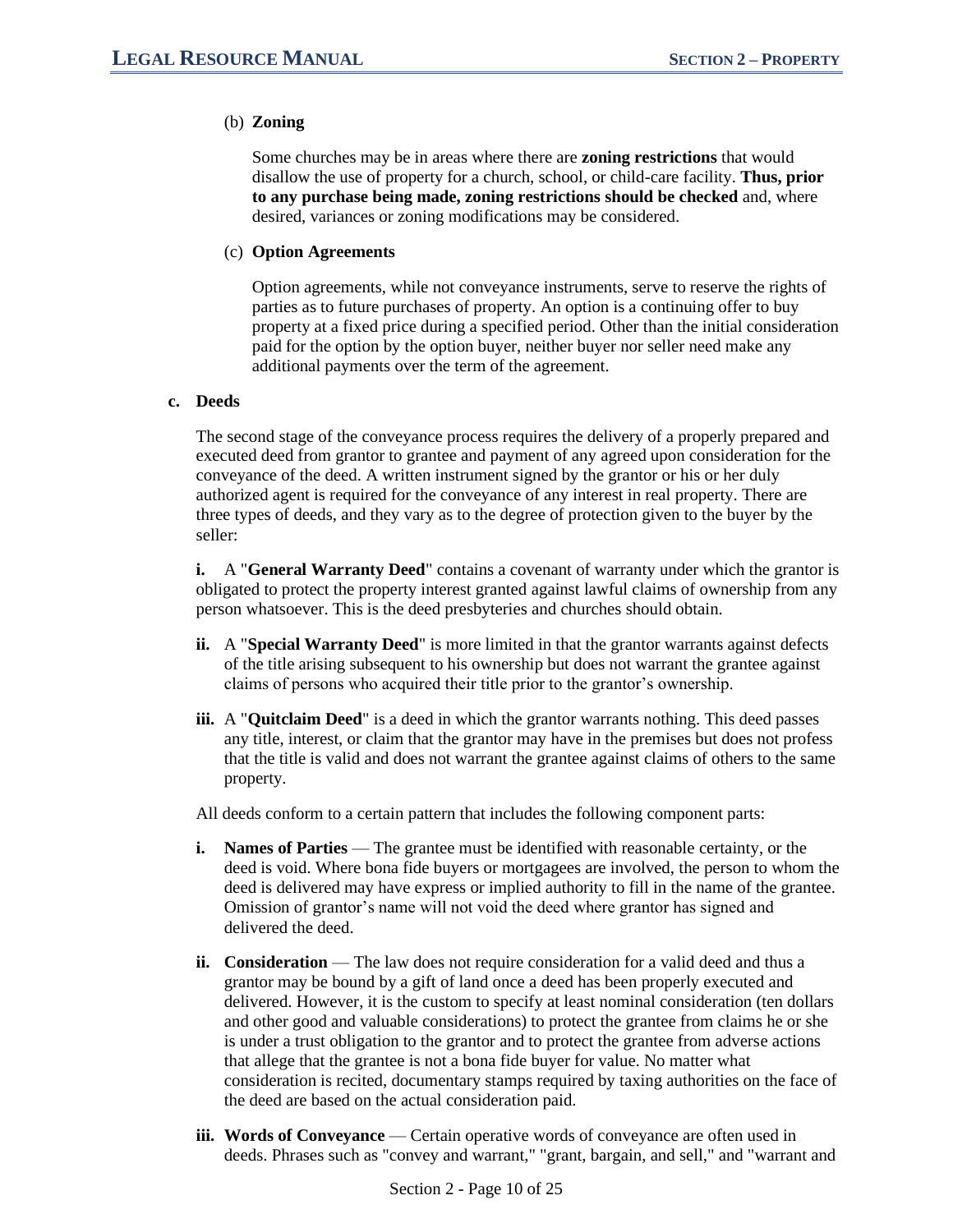defend the title" are common phrases in warranty deeds. "Conveys and quitclaims" and "quitclaims all interest" are normally used in quitclaim deeds. Any words that substantially indicate the intent of the grantor to transfer his or her estate to the grantee are usually deemed sufficient.

- **iv. Description of Land Conveyed** The primary requirement of such a description is that it be legally sufficient to permit identification of the property to be conveyed. A current survey (within six months) should be required of the seller by the buyer.
- **v. Exceptions or Reservations** In essence, a description of the property conveyed describes the grant: exceptions or reservations to grants immediately follow this description. Reservations imply retention of such rights as mineral rights in the grantor, or their assignment to the grantor's heirs and assigns.
- **vi. Quantity of Estate Conveyed** This clause defines the nature of the estate conveyed and the extent of the grantee's ownership of the estate, for example, "To have and to hold Blackacre (grantor's property) in fee simple absolute." By obtaining title in fee simple absolute, buyers gain total control over the property for an unlimited period with unconditional powers to dispose of the property during buyer's lifetime. Although zoning requirements and easements may restrict use of the property in some ways, obtaining title in fee simple gives the buyer maximum latitude in use of the property. **Churches should obtain title in fee simple absolute wherever possible**.
- **vii. Covenants of Title** These are the promises of the grantor about or her title in the land that guarantee the grantee undisturbed possession and the subsequent transferability of the property without adverse claims of right by third parties. These covenants indemnify the grantee in the event that the covenants are breached.
- **viii.Execution** The signature of the grantor and a seal of acknowledgment before a notary public generally conclude the execution of a deed. The significance of the seal has been diluted in some jurisdictions and has been replaced by the word "seal" or the initials "L.S." However, an acknowledgment is usually a prerequisite to recording a deed; in its absence a deed may not be effective against third parties. Local statutes cover the specific form of acknowledgment or notarization necessary.

The final act of conveyancing is the delivery of the deed. Physical delivery is the best evidence of intent of the grantor to divest herself of dominion and grant control to the grantee. A presumption that an effective delivery has occurred will arise from the grantee's possession of the deed. Also, if the grantor records the deed to the grantee, it is presumed that she or he made effective delivery of the deed to the grantee. The grantor's words and conduct are evidence of her intent to make a valid delivery. Escrow arrangements are often used whereby the grantor makes delivery to an "escrow grantee" who is bound to deliver the deed to the grantee upon the happening of a named event or upon the performance of stated conditions within a stated period. If the grantee does not perform or the event does not occur within the time stated, the deed is returned to the grantor.

#### **d. Adverse Possession**

Aside from the two-step conveyance process described above, title occasionally will pass because of adverse possession. At common law, if a person openly and continuously occupies or exerts dominion over the property of another for a period of twenty-years, the law provides that the occupying person shall gain title to the property that she has been occupying. Some states have statutes that shorten the period of continuous and open occupation. The possession must be continuous. Any act of dominion by the true owner during the twentyyear period will toll the period of adverse possession, that is, break the continuity of the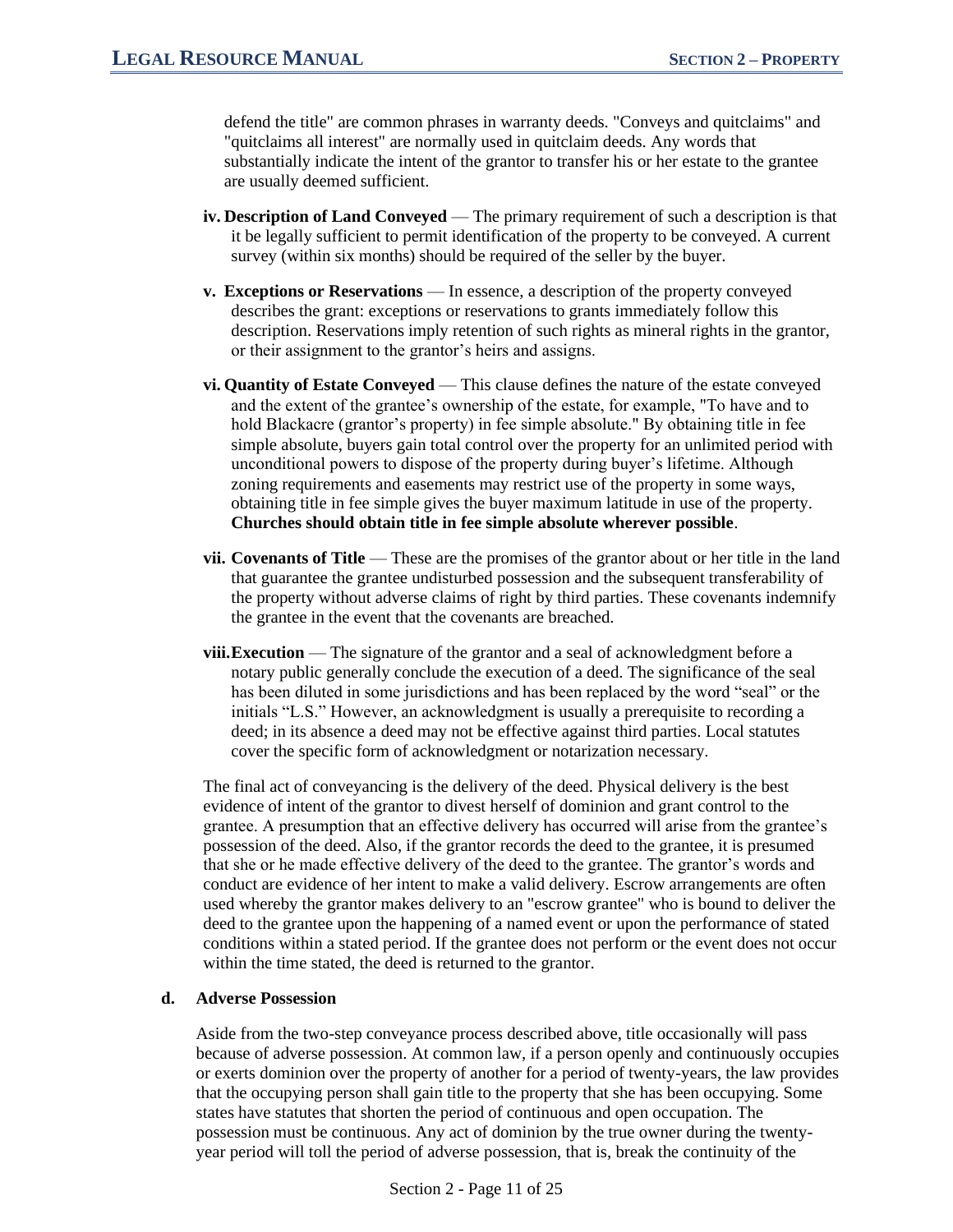possession. If one purchases the property from an adverse possessor who has been in possession for seven years, the buyer may tack on those seven years to her or his own period of adverse possession in order to establish the required twenty-year period. Adverse possession is not valid against either federal or state government lands. For example, one who openly and notoriously lives on a corner of a U.S. military base for twenty-years cannot take the land he has lived on from the federal government by adverse possession. **Because adverse possession typically results in litigation about unclear ownership and title, presbyteries and churches should not purchase property acquired by adverse possession.**

#### **e. Recording**

**Deeds and transfers should be promptly recorded**. Unrecorded instruments are only valid between the immediate parties and those who know about the transfers. The bona fide buyer for value without notice is one who takes the property in good faith, for value, without notice, actual or constructive, of previous grants of the property. The burden of proof about the status of the bona fide buyer is on the buyer. Failure to record a deed properly opens the possibility of losing one's interest in real property to a subsequent bona fide buyer without notice. Legal counsel should be consulted for the recording of conveyancing instruments to avoid the consequences that can result from failure to record deeds, mortgages, and other instruments properly.

All conveyancing instruments should be recorded immediately upon delivery to the grantee. Recording will avoid the potential problems described above. It is the buyer's responsibility to make sure that the instrument is properly recorded in the recorder's office. The cost of recording is generally the obligation of the grantee (buyer). Recording systems vary from state to state. Recording statutes enable the owner to give **constructive notice** of her ownership to all other potential buyers of the estates or interest disclosed in the instrument recorded. Recording prevents a subsequent buyer or mortgagee of the same piece of real property from qualifying as a bona fide buyer without notice. Some state recording statutes protect the bona fide buyer and cut off the interest of another grantee with an unrecorded instrument whether the bona fide buyer recorded first or not. These are known as Notice Statutes. In other states, the first grantee to record the instrument in the recorder's office is protected, whether she had notice of the other grantee's existence or not. These statutes are known as Race Statutes because the person who wins the race to the courthouse to record her deed gets the property. A third type of recording statute is the Race-Notice Statute. In this system, a bona fide buyer is protected if she records before a prior grantee. As with the Race system, there is a premium on the race to the recorder's office between bona fide buyers of the property without notice. However, if the first to record in a Race-Notice state has actual notice of a prior grantee, she is not considered a bona fide buyer without notice and the first grantee will take the property. A fourth type of state statute is the Period of Grace Statute, which gives the prior grantee a period of grace in which to record and protect her interest against subsequent grantees. In these states, the bona fide buyer is protected if the prior grantee does not record in the time allowed to her or him by the statute.

#### **f. Ensuring Good Title**

Although most deeds contain covenants of warranty about the title, it is generally of little consolation to a buyer that she has a cause of action against the grantor for damages arising out of defects in the title. The buyer's title will remain clouded until an action to quiet title is brought to clear the cloud on the title, thereby subjecting the buyer to a period of uncertainty about the nature and marketability of her title. Several methods can be employed to ensure the title is clear prior to the sale of property. One is a written opinion from the buyer's attorney about the marketability of title based on an individual title search in the recorder's office. The more prevalent procedure is an abstract or insurance in which the preliminary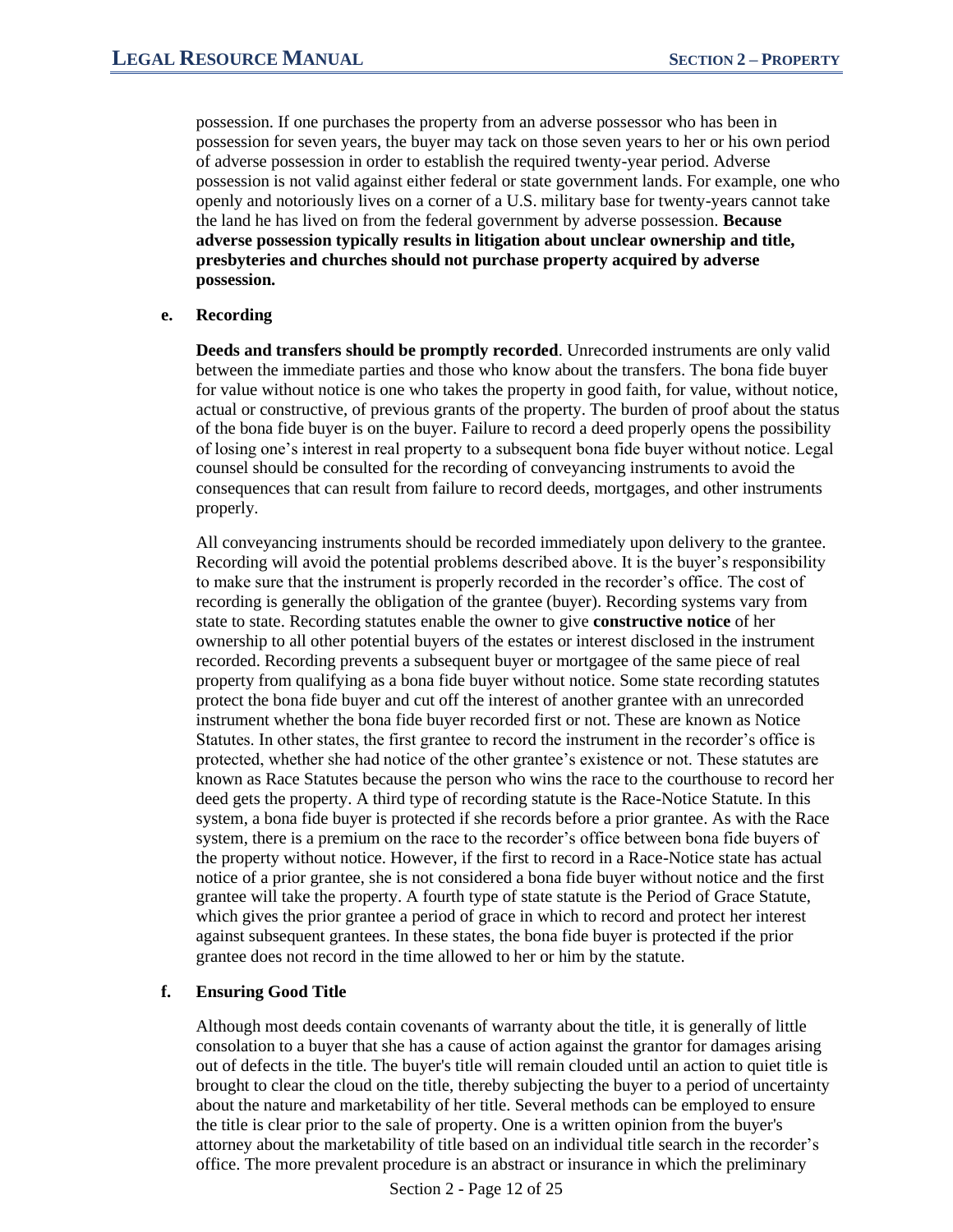report of title is furnished by the title insurance company to the buyer's attorney to determine any title defects. The abstract or commitment for title insurance is then used to determine whether the title policy guarantee from the title insurance company is sufficient to protect the grantee from all defects and encumbrances on the title. Where available, the buyer should secure title insurance. The costs of the abstract or title insurance should be specifically assigned in the contract of sale and the method employed also should be indicated. Typically, the seller is obligated to pay for title insurance to guarantee good title.

#### **g. Mortgages and Deeds of Trust**

A mortgage takes the form of a lien on real property that secures the payment of money owed. The borrower is called the mortgagor, and the lender is the mortgagee. The mortgage represents security to the lender for the borrower's promise to pay. It is accompanied by a promissory note that is expressly secured by the mortgage from the buyer or borrower (mortgagor) to the seller or lender (mortgagee). In the event of a borrower's failure to pay on the note, the mortgagee can secure return of the loaned funds by foreclosing on the property, selling it, and taking its share of the sale proceeds. A first mortgage gives the lender (mortgagee) first priority on the proceeds of a foreclosure. A second mortgagee recovers proceeds only after satisfaction of the first mortgage. Some states require the use of a deed of trust. A deed of trust is the same as a mortgage except the legal title to the real property is placed in one or more trustees, to secure the sum of money or the performance of the conditions. Although it differs in format from a mortgage, it is still a security instrument. Both mortgages and deeds of trust are recorded in the county where the property is located and become public documents.

#### **h. Releases**

As indicated above, both mortgages and deeds of trust are recorded in the county where the property is located and upon recording become public documents. When a mortgage/deed of trust is paid in full, a release and/or satisfaction document will need to be prepared and recorded in the appropriate county to remove the document from the public records. Normally, when the debt that secures the mortgage/deed of trust is paid the holder of the mortgage/deed of trust sends the original document marked "paid" to the borrower to record in the appropriate county office. In most states, a separate Deed of Release or Release of Mortgage is also required to be filed. It is important to note the requirement concerning the release document varies from state to state. The appropriate release documents verify the original mortgage/deed of trust has been paid and authorizes the recording officer at the local county office to release the mortgage/deed of trust from the public records. A mortgage/deed of trust will remain on the public records until it is officially released. Therefore, it is important to have a release document prepared and filed whenever a mortgage/deed of trust is paid in full.

#### **i. Mechanic's Liens**

In most states, the law gives laborers or subcontractors who provide services connected with the construction, repair, or remodeling of a building a lien on the property, buildings, and improvements in order to secure their claims for payment for the materials and labor provided. Note that subcontractors who have not been paid by a general contractor may establish a mechanic's lien on the property although the general contractor has been paid in full. Lien waivers or releases must be obtained from contractors and subcontractors prior to payment for the work ordered. Once a mechanic's lien has been perfected, suit may be brought to collect the amount of the lien against property owner.

**Upon completion of a church building or remodeling project, releases or lien waivers should be obtained from the contractor and subcontractors on the job.** Title would be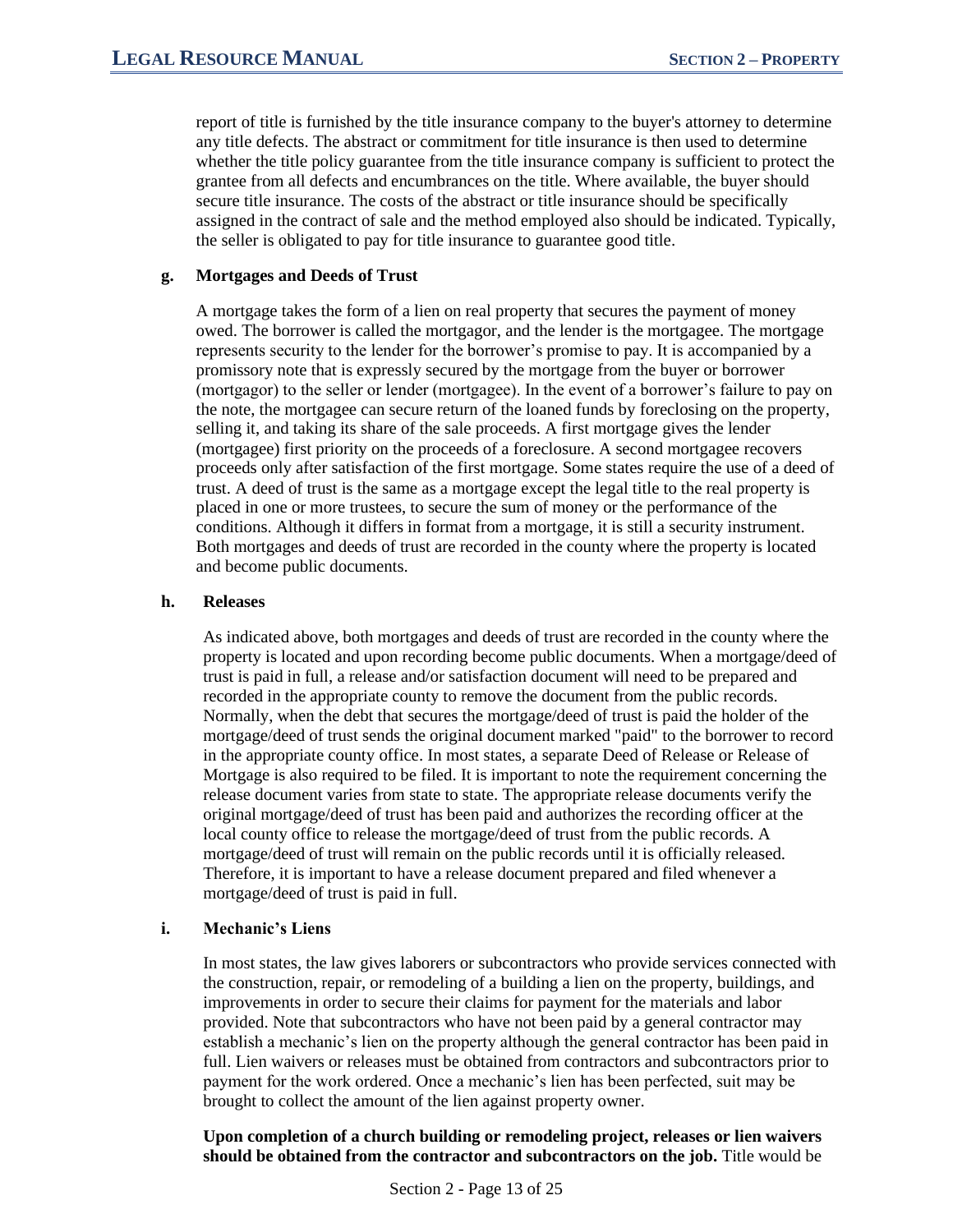clouded by the possibility of an outstanding mechanic's lien unless the releases are obtained. It may be advisable to use the services of a third party (such as a title company) to ensure that all the necessary waivers and releases have been obtained.

#### **j. Surveys**

A description of the land conveyed is contained in all deeds. Customary formal descriptions fall into three categories:

- (a) **Description by reference to monuments and courses** Monuments may be either man-made reference points specifically placed for purposes of boundary identification, such as iron rods or concrete emplacements, or natural objects such as rocks or trees. Courses, on the other hand, are boundary lines sighted by direction in terms of the compass: such lines may be described as running a certain distance or between boundaries. In the case of a conflict between monuments and courses about the determination of a boundary line, monuments prevail in view of their permanency, as opposed to the personal judgment used to determine courses.
- (b) **The Rectangular Survey System** Most states in the continental United States west of the Allegheny Mountains employ this system. The beginning points of this survey are lines that run parallel to longitudinal and latitudinal bases. Lines conforming to a parallel of latitude are called base lines. A series of lines running due north and south at right angles to the base lines are Principal Meridians. Township lines are those lines running at six-mile intervals on either side of the base line. Range lines are drawn at six-mile intervals parallel to the Principal Meridians. The six-mile strips in each case are numbered consecutively. Six-mile squares formed by the intersection of these lines are called townships, which are further divided into one-mile squares, called sections. Sections may be subdivided successively into 160-acre quarters and 40-acre tracts.
- (c) **Reference to a recorded plat** This method involves the description of property in a deed by referencing a survey of a larger tract that includes the conveyed parcel. Great care needs to be exercised in the deed language to designate accurately property identified by this method of survey. **In all property transactions, a registered land surveyor should be employed to establish the physical location of buildings, to place appropriate markers, and to determine any encroachments.** The survey is needed to ensure the buyer's awareness of the extent and location of the property.

Descriptions of the property in question also will appear on the deed, mortgage, and title policy or abstract. **It is critical that these descriptions, including the description on the**  deed, be identical. A new survey should always be compared with any previous surveys on hand in order to detect any discrepancies.

#### **3. Property Used by Two Denominations**

With the rise of agreements for sharing church buildings between separate congregations of differing denominations, it is advisable to enter into a written agreement to ensure fairness and orderly procedures in the evolution of such arrangements. The mutually agreed-upon written relationship should include a statement of purpose and a reference to the length of time the arrangement is expected to run. The development of such a document is to enable coordination of schedules and building use, to provide for cooperative building maintenance and to coordinate cooperative programs.

# **4. Historic Landmarking of Church Property**

Church property often is a prime target for local community efforts to preserve historic sites. The preservation effort begins with the designation of a particular property — or an area of town — as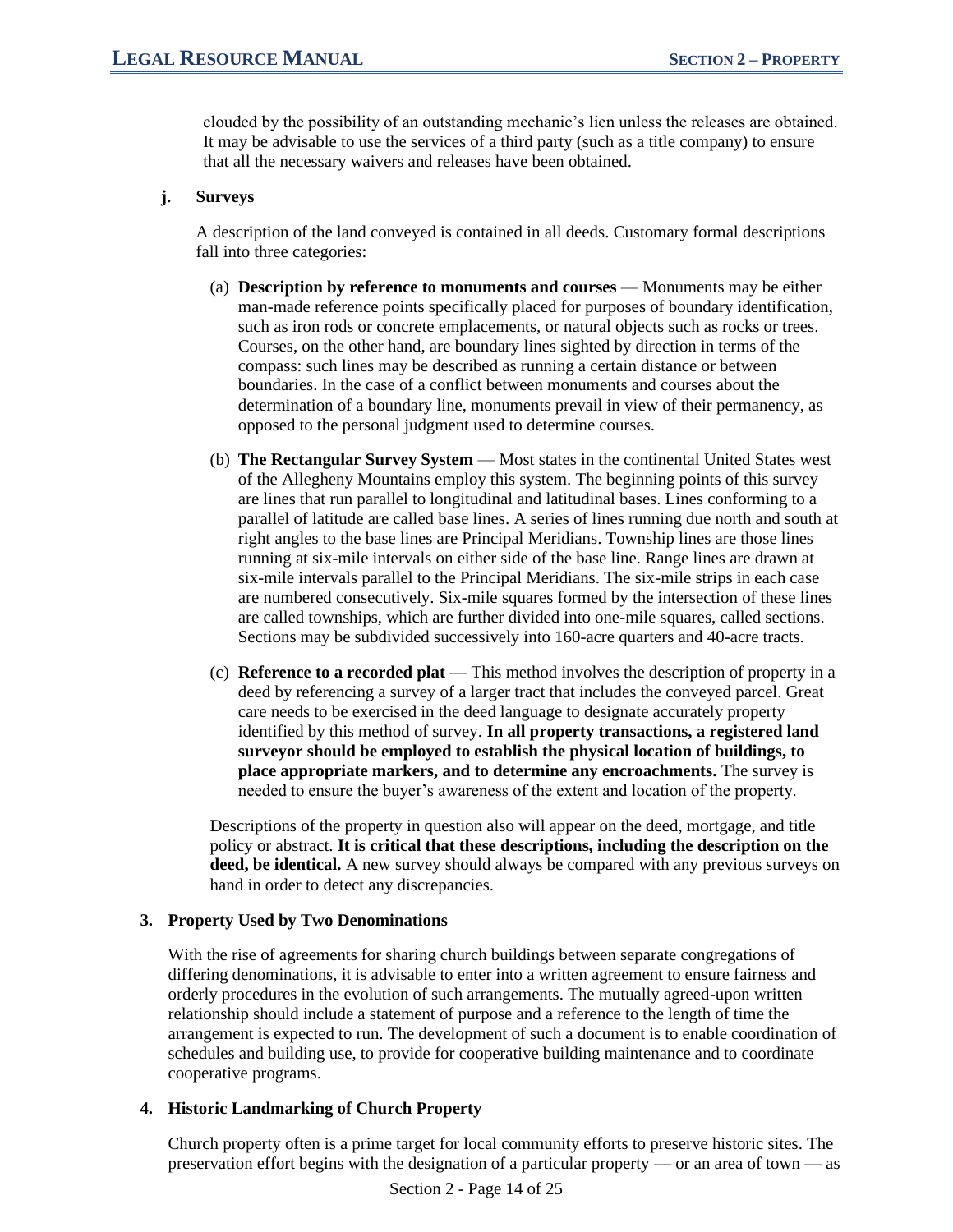historic landmark. Landmark status sounds prestigious, but it can have serious drawbacks. Landmark status can give governmental entities the "right" to impose significant controls and financial burdens on the owners of landmarked property. For example, if a church decides it can no longer afford the upkeep of its old, expensive, stained-glass windows and wants to replace them with contemporary glass, the governmental unit may say no. If a church decides to build an addition onto an historic sanctuary, the governmental unit in charge of approving such an addition may say no — or may impose significant financial and other burdens on the church before approving the changes. If a church decides to tear down a deteriorated secondary building on its property, which is in a designated historic district of a community, the governmental unit in charge of approving such changes may say no. The designation also can affect changes to the heating or cooling of a large sanctuary. Likewise, attempts to make the church accessible handicapped persons may be more complicated because of restrictions on changes to the structure.

In exchange for such limitations on the use of property, governmental bodies may compensate the property owner for such reduction in property value and limitations on development and use by allowing federal and state income tax credits against actual expenditures made for future rehabilitation work done to the property. Such income tax credits are, however, worthless to a church because a church does not pay such taxes.

In its seminal 1988 policy statement *God Alone Is Lord of the Conscience*, the General Assembly adopted the following statement about landmarking of church property:

**The government may not require a congregation to maintain a church structure because of its historical significance or subject it to proceedings in eminent domain in order to preserve a church structure. The church should make every effort to cooperate with efforts to preserve esthetic and architectural character but must finally itself be the judge of what religious life and mission require concerning property and its use.** 

As this section reflects, landmarking can impose substantial limitations on church property. If it is decided to oppose landmarking status, the church should do so at every administrative and judicial level so that the church does not accidentally waive any of its rights.

#### **C. Loan Programs Offered by General Assembly Offices**

The General Assembly of the Presbyterian Church (U.S.A.) has a loan program with two sources of funding. The purpose of the programs is to facilitate the mission of the Presbyterian Church by helping churches and governing bodies meet their needs to fund capital improvements. The Presbyterian Church (U.S.A.) Investment and Loan Program, Inc. (PILP) provides a coordinated loan program. PILP administers this coordinated loan program through two funding sources: endowed funds and the PILP Loan Program (investment funds).

#### **1. Endowment Funds**

The sources of funds for these loans are endowments that have been left to the General Assembly for this purpose and mission funds that have been accumulated and set aside for this program. These funds make it possible to provide loans for a variety of purposes, at affordable rates for churches. **Contact Clare Lewis at (800) 903-7457 ((800) 903-PILP)**.

#### **2. Presbyterian Church (U.S.A.) Investment and Loan Program, Inc.**

The Presbyterian Church (U.S.A.) Investment and Loan Program, Inc. (https://pilp.pcusa.org/) sources funds for these loans from investments by individuals, congregations, governing bodies, and other related entities of the Presbyterian Church (U.S.A.). Individuals and congregations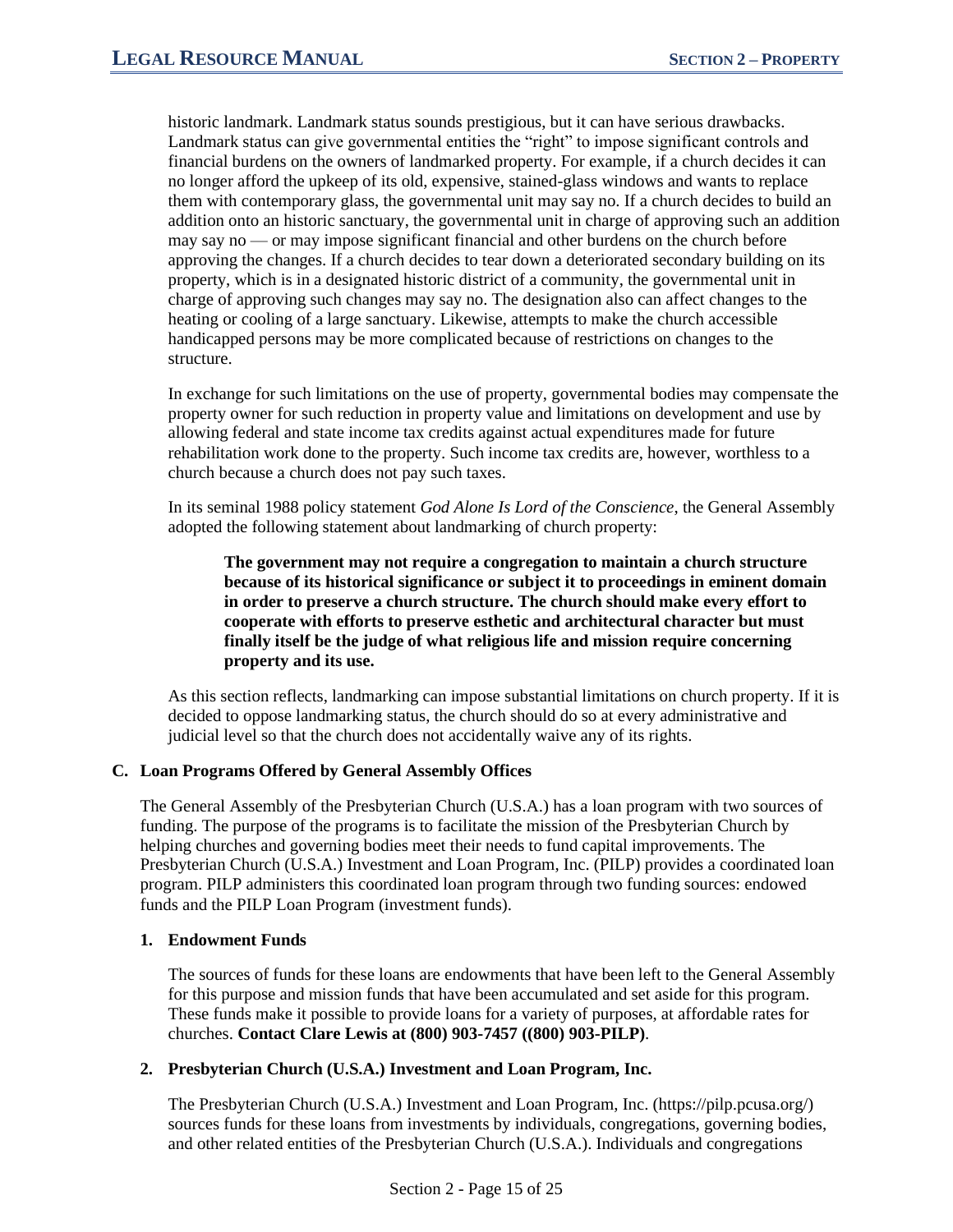purchase term notes paying competitive rates. All loans are made at affordable rates. **Contact Clare Lewis at (800) 903-7457 ((800) 903-PILP)**.

#### **D. Property of a Dissolved or Extinct Church**

From time to time it becomes necessary for the presbytery to take formal action to dissolve a congregation, at the request of the members or on the initiative of the presbytery. Rarely, but sometimes, the presbytery learns that all of the members have moved away, died, or become unable to act. When one of these events happens, the remaining property, real estate, financial assets, and furnishings become the responsibility of the presbytery to use in the mission of the Presbyterian Church (U.S.A.). The committee on ministry and the presbytery trustees or strategic planning committee both have significant responsibilities and will need to work together. There are a number of legal requirements and procedures for the transfer and disposition of property in consultation with the session and trustees of the congregation. This includes considering their requests for the disposition of family memorials, furnishings, and the uses of financial assets.

When it is proposed to dissolve a congregation, representatives of the presbytery and the session should compile an inventory of all real and personal property. Parcels of real estate and the buildings on each should be separately identified, along with all bank accounts, investments, and the documentation of all endowments or other funds held for specific purposes. An attorney should be consulted to advise how to transfer ownership where legal requirements must be followed. Normally it is much simpler to complete this process before dissolution becomes final, so that appropriate documents can be executed by the congregation's corporate officers. Care should be taken to assure that any prospective gifts, known or unknown, will flow to the presbytery or, in the case of a merger, the successor Presbyterian Church (U.S.A.) church.

A title search of all real estate should be conducted to determine whether there are reversionary interests that may cause the property to pass out of the control of the church if the property ceases to be used for specified purposes. Also, if it is decided to transfer the property, this must be done properly to ensure good title. Consult legal counsel.

The presbytery's insurance agent should also be notified when ownership is transferred or the location is to be vacated. An unused or abandoned building may become an expensive risk. Special care should be taken to secure the building from trespassers and to inspect the building regularly. The owner of an unused building continues to be liable for any accident that may occur on the premises. Consult your agent to determine the particular provisions of your insurance policy regarding vacant property. Often a vacant building endorsement must be added.

When property is of minimum value and/or a buyer is difficult to find, it may be better to transfer the property for nominal consideration rather than having the responsibility to maintain and insure the property. One solution for a cemetery is to transfer the property to a local cemetery association composed of individuals with family buried there.

**The "Sample Form for the Property of a Dissolved Church" (***see* **Appendix B), can serve as a guideline when the presbytery and a congregation are considering dissolution of a church**. As a sample, the form is simplified as though the property all moves in one piece. Actually, a task force representing the presbytery and representatives of the church often list and consider a large number of separate items.

*Updated October 2021*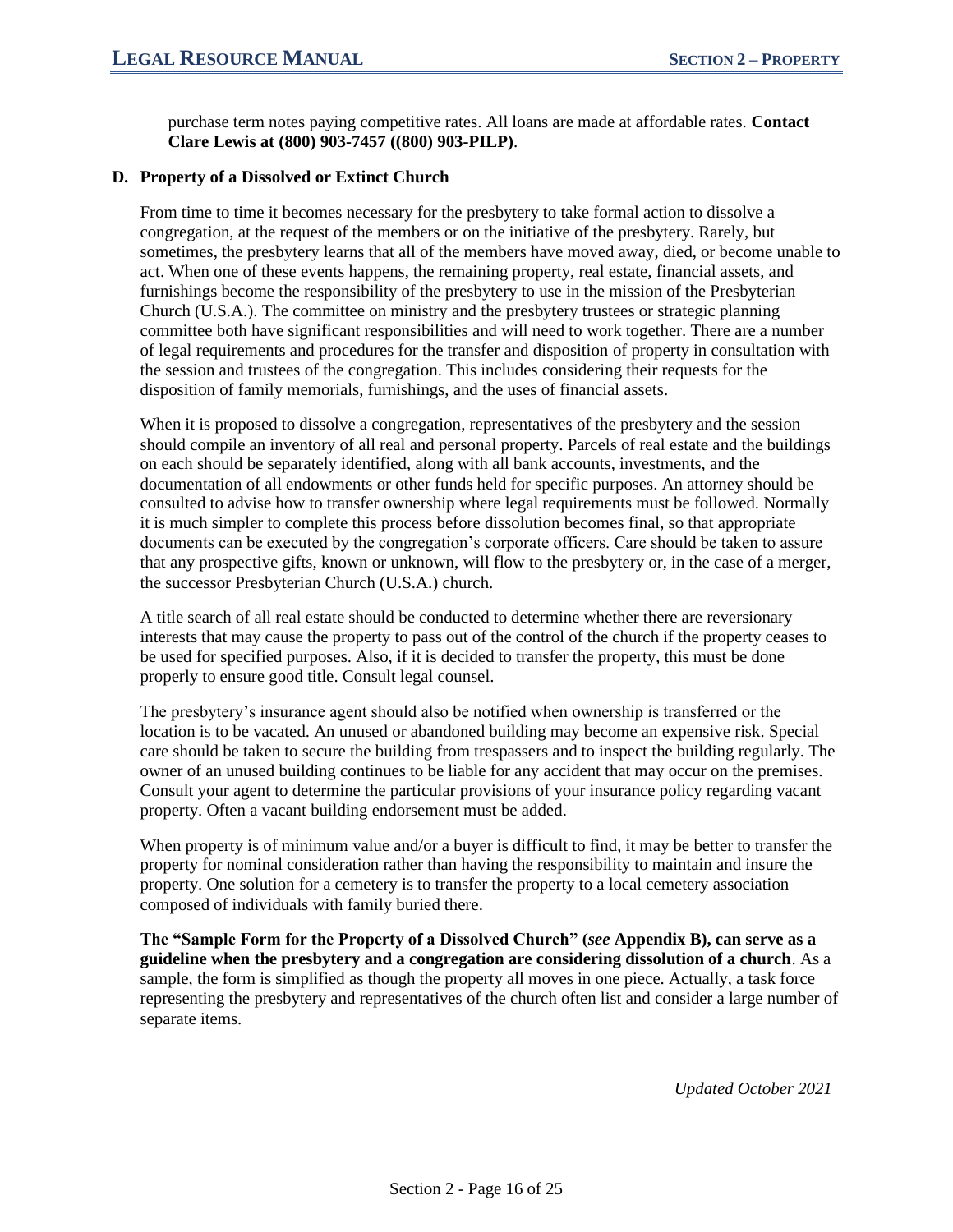# **APPENDIX A**

#### **ADVISORY OPINION THE TRUST CLAUSE AND GRACIOUS SEPARATION: IMPLEMENTING THE TRUST CLAUSE FOR THE UNITY OF THE CHURCH**

#### **WHAT IS THE TRUST CLAUSE?**

G-4.0203 of the *Book of Order* states:

All property held by or for a particular church, a presbytery, a synod, the General Assembly, or the Presbyterian Church (U.S.A.), whether legal title is lodged in a corporation, a trustee or trustees, or an unincorporated association, and whether the property is used in programs of a particular church or of a more inclusive governing bodyor retained for the production of income, is held in trust nevertheless for the use and benefit of the Presbyterian Church  $(U.S.A.)$ "<sup>1</sup>

Presbyterian congregations emerge from the collective gifts of God's people and often include direct gifts from individuals, other congregations, presbyteries, synods, and the General Assembly. These gifts are not regarded as given for a single generation but are held in trust for this generation and for future generations to come. Indeed, "the Trust Clause reflects our understanding of the church as a communion of saints across time, with responsibilities both to those who came before and those who will follow. When a congregation seeks to leave the Presbyterian Church (U.S.A.), it is breaking what is often a significant historic relationship; it isalso departing from a fellowship in which its officers have participated, by whose polity they have pledged to be governed, and with which many members may feel bonds of affection."<sup>2</sup> Accordingly, the idea of holding property in trust has long been a part of the Presbyterian theology as well as a practice recognized by the U.S. Supreme Court (*Watson v. Jones*, 80 U.S. (13 Wall.) 679 (1872).<sup>3</sup>

#### **HOW DOES CHURCH UNITY RELATE TO THE TRUST CLAUSE?**

*"There is one Church, for there is one Spirit, one hope, 'one Lord, one faith, one baptism, oneGod and Father of all, who is above all and through all and in all' (Eph. 4:5-6) (F-1.0302(a))*

Our polity reflects this theology of unity and oneness and the *Book of Order* reminds us that "unity is God's gift to the Church in Jesus Christ" and "in Christ the Church is one, it strives tobe one."<sup>4</sup> Along these lines, the 217th General Assembly (2006) called upon "every member ofthe Presbyterian Church (U.S.A.) to witness to the church's visible oneness, to avoid division into separate denominations that obscure our community in Christ, and to live in harmony withother members of this denomination, so that we may with one voice together glorify God in Jesus Christ, by the power of the Holy Spirit; and all sessions, congregations, presbyteries, andsynods to renew and strengthen their covenanted partnership with one another and with the General Assembly."<sup>5</sup>

Further, G-3.0101 reminds us, "the mutual interconnection of the church through its councils is asign of the unity of the church. Congregations of the Presbyterian Church (U.S.A.), while possessing all the gifts necessary to be the church, are nonetheless not sufficient in themselves tobe the church. Rather, they are called to share with others both within and beyond the congregation the task of bearing witness to the Lordship of Jesus Christ in the world. This call tobear witness is the work of all believers. The particular responsibility of the councils of the church is to nurture, guide, and govern those who witness as part of the Presbyterian Church (U.S.A.) to the end that such witness strengthens the whole church and gives glory to God."<sup>6</sup> Furthermore, "the congregation is the basic form of the church, but it is not of itself a sufficient form of the church. Thus congregations are bound together in communion with one another, united in relationships of accountability and responsibility, contributing their strengths to the benefit of the whole, and are called, collectively, the church."<sup>7</sup> Accordingly, the church is not a voluntary association of those who share the same opinions and experiences, but is an organic body reflecting unity in diversity and called into existence by God that celebrates and transmits through the ages the name and knowledge of Jesus Christ.<sup>8</sup> The constitutional provisions under which congregations hold property for

Section 2 - Page 17 of 25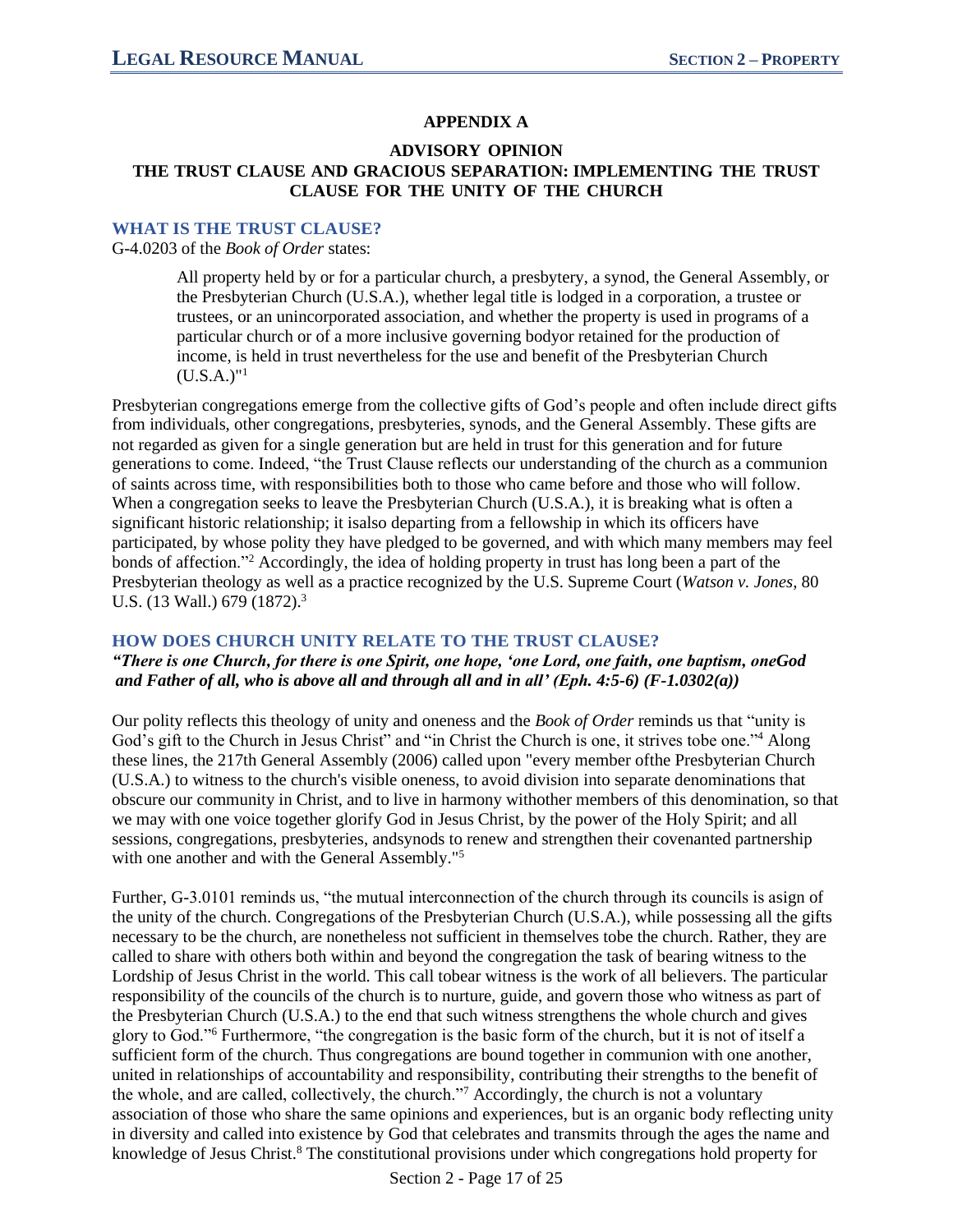the benefit of the Presbyterian Church (U.S.A.) arise out of and reflect our theological conviction that this denomination constitutes one indivisible body,which itself is part of the body of Christ, and which encompasses not only the visible Church today but also the one, holy, catholic, and apostolic Church of our heirs and forbearers (F- 1.0302).

# **HOW DOES MISSION RELATE TO THE TRUST CLAUSE AND CHURCH PROPERTY?**

The *Book of Order* in G-4.0201 affirms, "the property of the Presbyterian Church (U.S.A), of its councils and entities, and of its congregations, is a tool for the accomplishment of the mission of Jesus Christ in the world."<sup>9</sup> Each local congregation "is the church engaged in the mission of God in its particular context" with a particular history.<sup>10</sup> For its members, the congregation is thesite of baptisms, confirmations, marriages, and celebrations of the resurrection to join the communion of saints. Such significant personal experiences make the local congregation an indelible part of the lives of their members. These shared experiences are what most of us picturewhen we think of our home congregation.

Yet, we also affirm that the "congregation is the basic form of the church, but it is not of itself a sufficient form of the church" and our polity recognizes that purpose of the Trust Clause is not only to support the witness and mission of a particular congregations, but also to support the mission and witness of the whole Presbyterian Church (U.S.A.). Indeed, "the particular responsibility of the councils of the church is to nurture, guide, and govern those who witness as part of the Presbyterian Church (U.S.A.) to the end that such witness strengthens the whole church and gives glory to God."<sup>11</sup> Along these lines, as a council of the church, the presbytery is responsible for developing "the strategy for the mission of the church in its district"<sup>12</sup> and has theresponsibility and power to organize, receive, merge, dismiss and dissolve congregations in consultation with their members.<sup>13</sup> Further, the presbytery has the responsibility to assist congregations in developing mission and participating in the mission of the whole church.<sup>14</sup> Accordingly, it is important for the presbytery to prayerfully discern and consider themission of the church in its district and of the whole church as it decides whether to dismiss or dissolve a congregation.

# **WHO HAS THE AUTHORITY TO DISMISS A CONGREGATION?**

Presbyteries are responsible for upholding the Trust Clause and congregations may only be dismissed upon the approval of their presbytery. In accordance with G-4.0207, "the relationshipto the Presbyterian Church (U.S.A.) of a particular church can be severed only by constitutionalaction on the part of the presbytery."<sup>15</sup> As noted above, the presbytery is responsible for the mission and government of the church throughout its geographical district and has the power to organize, receive merge, dismiss and dissolve congregations in consultation with theirmembers.<sup>16</sup>

### **CAN A CONGREGATION VOTE TO SEEK DISMISSAL? DOES A CONGREGATION HAVE A UNILATERAL RIGHT TO DEPART FROM THE PC(USA)?**

No. There is not a unilateral right of a Presbyterian Church (U.S.A.) congregation to depart fromthe denomination or its presbytery of membership. Withdrawal from the Presbyterian Church (U.S.A.) is not a matter that can be considered at a congregational meeting.<sup>17</sup> No authority is given to a congregation or to session to vote to leave the denomination.<sup>18</sup> While a presbytery may consult with a congregation about dismissal in the form of listening sessions, hearings, or other consultations, these consultations are merely for the benefit of informing the presbytery as it considers a request for dismissal.<sup>19</sup> Along these lines, our church has long recognized that "by giving to presbytery rather than to session or congregation the power to dismiss a church, the constitution of this denomination guarantees a formal meeting of presbytery as the forum in which loyalist minorities of whatever size might press their claims that they were sufficient in numbers and dedication to continue a church in its connectional relationship within this denomination."<sup>20</sup> Further, in seeking to negotiate with a congregation seeking dismissal, presbyteries have an obligation to see that secular litigation is used as a last resort.<sup>21</sup>

Here, it is also important to note that freedom of conscience is limited for teaching elders, rulingelders and deacons under G-2.0105 and does not encompass the calling of congregational meetings to seek dismissal, moving churches to seek dismissal from the denomination or obstructing constitutional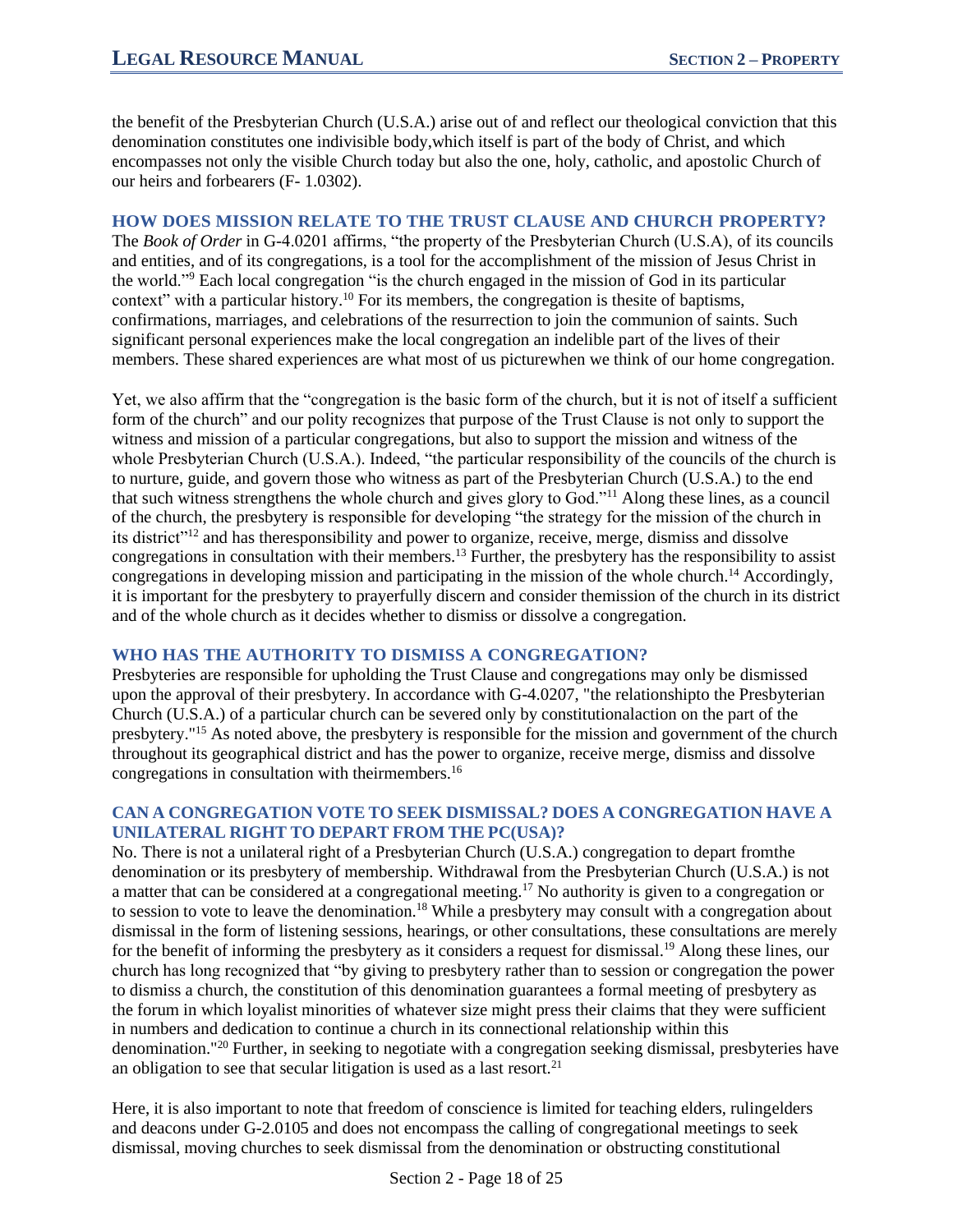governance of the church.<sup>22</sup> There may not be any secret acts by the pastors and sessions diminishing a church's connection to the Presbyterian Church (U.S.A.).

Further, congregations that fail to abide by the principles of Gracious Separation "have breachedimportant responsibilities and duties."<sup>23</sup>

### **DOES A CONGREGATION HAVE TO BE DISMISSED TO ANOTHER REFORMED BODY?**

Yes. Dismissal to another reformed body is a requirement through authoritative interpretations of PC(USA) constitutional provisions.<sup>24</sup> Through authoritative interpretation the General Assemblyheld:

Presbyteries may dismiss congregations to other ecclesiastical bodies of this denomination, and to denominations whose organization is conformed to the doctrinesand order of the Presbyterian Church (U.S.A.). No congregation may be dismissed to independent status, or to the status of a nondenominational congregation.<sup>25</sup>

The requirement of dismissal to another reformed body goes back to historical reformed understandings of the importance and need to continue the reformed family as well as our reformed theology. Further, dismissal to "another Reformed body" was also the language usedduring reunion and is found in the *Book of Order* under the "Articles of Agreement."<sup>26</sup> Accordingly, if the presbytery discerns it should dismiss the congregation to another reformedbody, then the Presbytery should dismiss "pending reception into another reformed denomination" so that the congregation does not end up in independent status if another reformed denomination refused to admit the congregation into the denomination.

#### **WHO DETERMINES WHETHER THE RECEIVING BODY IS ANOTHER REFORMED BODY?**

"It is the responsibility of the dismissing presbytery to determine whether the receiving body meets these standards, and this responsibility cannot be delegated to any other entity within thepresbytery (such as an administrative commission). Thus, the General Assembly may not determine in advance whether a particular denomination or its constituent bodies qualify underthese standards."<sup>27</sup> In exploring this matter, presbyteries should consider such questions as whether the receiving body is:

- "1) doctrinally consistent with the essentials of Reformed theology as understood by the presbytery;
- 2) governed by a polity that is consistent in form and structure with that of the Presbyterian Church (U.S.A); and
- 3) of sufficient permanence to offer reasonable assurance that the congregation is not being dismissed to de facto independence."<sup>28</sup>

Further, "failure on the part of the presbytery thoroughly to explore and adequately to document its satisfaction in these matters may thus violate, however unintentionally, the spirit of the polity of the Presbyterian Church (U.S.A.)"<sup>29</sup>

#### **MAY A PRESBYTERY DELEGATE ITS FINAL DECISION TO DISMISS A CONGREGATION TO AN ADMINISTRATIVE COMMISSION?**

While a presbytery could delegate dismissal of a congregation to an Administrative Commission,such a decision is of such missional importance to a presbytery that the entire presbytery would likely wish to discern such a matter together.<sup>30</sup>

#### **CAN A PRESBYTERY DISMISS ITSELF OR ALL OF ITS CONGREGATIONS?**

No. A presbytery cannot release itself, or all of its congregations, for only the General Assemblyand the synod working together can organize, divide, unite, or combine presbyteries or portions of a presbytery.<sup>31</sup>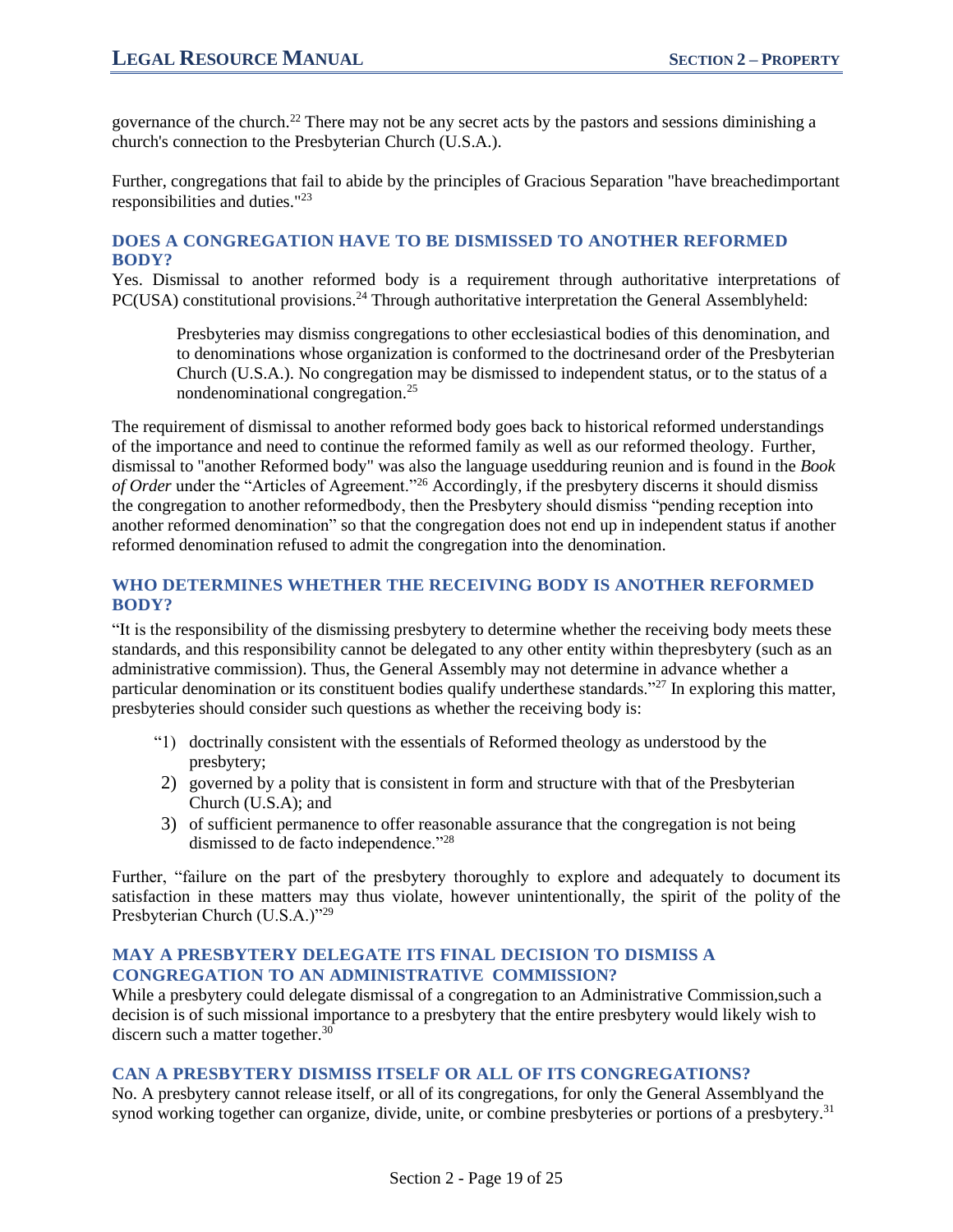# **WHAT ARE GRACIOUS DISMISSAL POLICIES?**

At the direction of the 219<sup>th</sup> General Assembly (2008), the Stated Clerk of the Presbyterian Church (U.S.A.) sent a resolution to the presbyteries, synods and sessions, "indicating the will ofthe assembly that presbyteries and synods develop and make available to lower governing bodiesand local congregations a process that exercises the responsibility and power 'to divide, dismiss, or dissolve churches in consultation with their members' with consistency, pastoral responsibility, accountability, gracious witness, openness, and transparency."<sup>32</sup> Accordingly, Gracious Dismissal Policies may be used by councils to offer clarity and guide their process when discerning whether and how a particular congregation could be dismissed from the PC(USA).

### **HOW DO GRACIOUS DISMISSAL POLICIES RELATE TO THE TRUST CLAUSE (G-4.0203)?**

In the recent General Assembly Permanent Judicial Commission (GAPJC) case, Tom v. Pby of San Francisco, the GAPJC authoritatively interpreted how the Trust Clause found in the *Book ofOrder* at G-4.0203 interacts with Gracious Dismissal Policies.<sup>33</sup> The GAPJC held that while a presbytery has broad discretionary authority under the *Book of Order* to determine property rights [within the context of determining the mission of Jesus Christ in the world (G-4.0201) andin its district (G-3.0303a) to dismiss a particular congregation within its geographic region (G-3.0301a)], the presbytery must fulfill its fiduciary duty under the Trust Clause (G-4.0203) toconsider the interest of the Presbyterian Church (U.S.A.) as a beneficiary of the property.

#### **WHAT MUST BE IN A GRACIOUS DISMISSAL POLICY?**

A presbytery has broad discretionary authority to determine the mission of Jesus Christ in its district and may take into account many issues such as the spiritual needs of the congregation and community as well as the Marks, Notes and Great Ends of the Church.<sup>34</sup> The presbytery must also consider a congregation's financial position and valuation of property and take into consideration the Presbyterian Church (U.S.A.)'s use and benefit of the property in every decision concerning disposition of property. Accordingly, the Gracious Dismissal Policy shouldinclude this duty among the procedures listed within the Policy.

#### **MUST A GRACIOUS DISMISSAL POLICY OR IMPLEMENTATION OF A GRACIOUS DISMISSALPOLICY INCLUDE CONSULTATION WITH ANY OF THE GENERAL ASSEMBLY ENTITIES?**

No, a presbytery has discretionary authority to determine the mission of Jesus Christ in its district when deciding whether to organize, merge, dismiss or dissolve a congregation.<sup>35</sup> Thisdiscretionary authority includes the presbytery's consideration of a congregation's financial position and valuation of the property.

### **MAY A GRACIOUS DISMISSAL POLICY (OR ANY BYLAW OR POLICY OF THE PRESBYTERY) DELINEATE THE CIRCUMSTANCES IN WHICH A PRESBYTERY WILL DISSOLVE, DISMISS OR MERGE A CONGREGATION?**

No. Since the presbytery must determine its mission when discerning whether to dissolve, dismiss or merge a congregation, dismissal of a congregation requires that the presbytery make the decision aboutdismissal in each separate case after careful consideration of all the circumstances. <sup>36</sup> A presbytery may not discern ahead of time the circumstances in which a presbytery will dismiss a congregation. "Dismissal of a congregation now requires, as it always has with the single exception of Article 13, thatthe presbytery make the decision about dismissal in each separate case after careful consideration of all the circumstances." 37

### **MAY A GRACIOUS DISMISSAL POLICY DESCRIBE HOW AND WHEN PROPERTY WILL BE USED AND/OR DISTRIBUTED AMONG CONGREGATIONAL ENTITIES?**

No. A presbytery is required to determine its mission, including the use and distribution of real and personal property, after careful consideration of all the circumstances on a case-by-case basis. <sup>38</sup>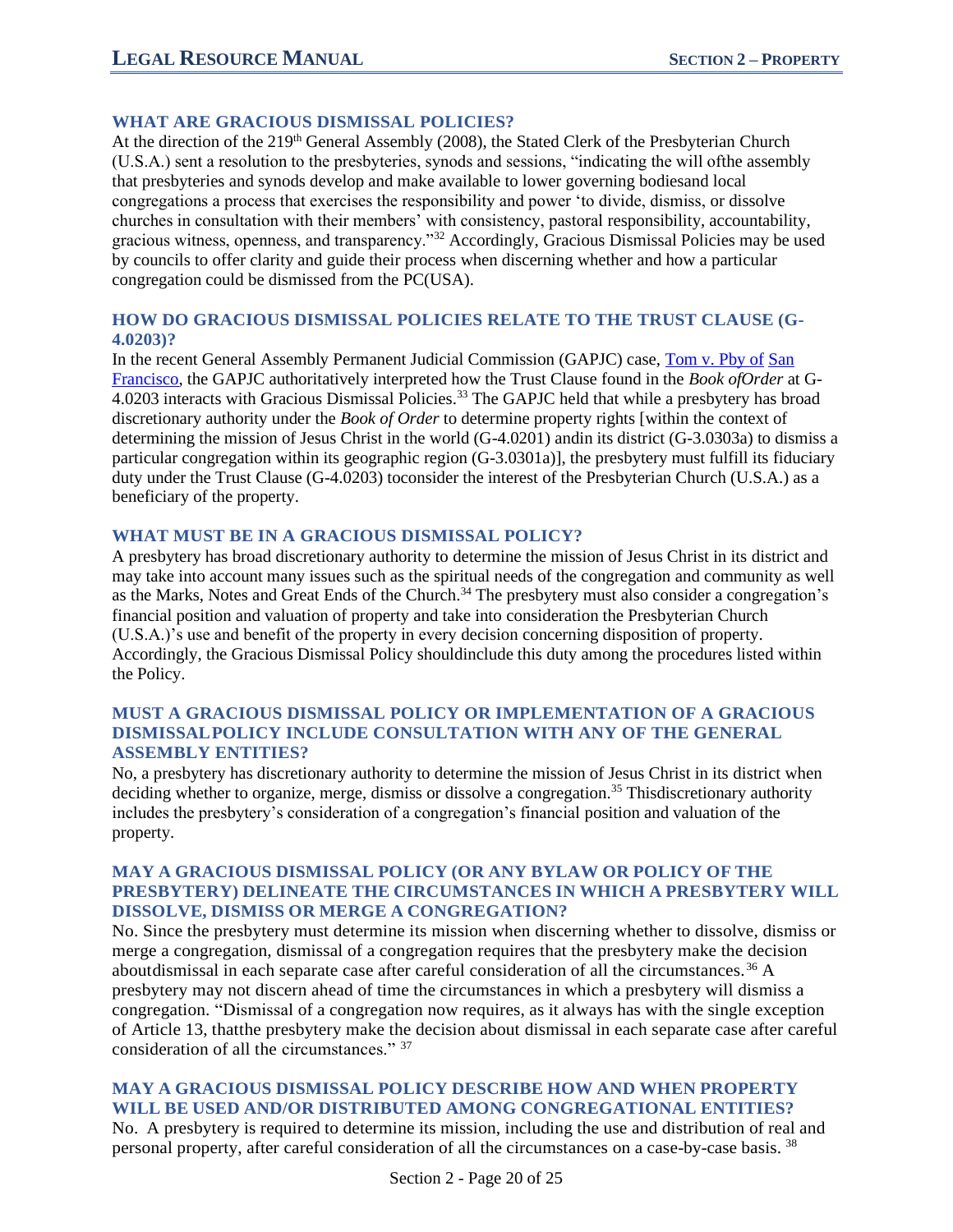### **HOW MUST A GRACIOUS DISMISSAL POLICY BE IMPLEMENTED?**

Even if the presbytery's Gracious Dismissal Policy does not include the fiduciary duty under theTrust Clause, the presbytery should ultimately exercise this fiduciary duty before making its decision about dismissal. In Tom v. Pby of San Francisco, the GAPJC stated that this would include exercising due diligence regarding the value of the property of the congregation seekingdismissal which would include doing a financial analysis of the value of the property.<sup>39</sup> The presbytery must be informed of this financial analysis before it votes on a dismissal. Providing this information gives the presbytery and congregation the information needed to make an informed decision regarding dismissal of the congregation.

# **WHAT TYPES OF GRACIOUS DISMISSAL POLICIES WOULD NOT BE CONSTITUTIONAL?**

Any Gracious Dismissal Policy that precludes a presbytery from taking into account the Trust Clause fiduciary duty before deciding whether to dismiss a congregation on a case-by-case basiswould be unconstitutional. Possible examples of policies that would preclude this analysis on a case-by-case basis are:

- 1. Policies that only require a percentage vote from the congregation for the presbytery's approval of terms of dismissal including only taking into account the spiritual needs ordesires of current membership and not the breaking of the historic relationship of the members who came before.
- 2. Policies that only require the consideration of per capita and/or mission financial obligations are not sufficient to meet the fiduciary duty under the Trust Clause to consider the interest of the Presbyterian Church (U.S.A.) as a beneficiary of property.
- 3. Policies that require the payment by the congregation of a set percentage of assets prior to approval for dismissal. This would serve to preclude a case-by-case analysis.

#### **WHAT IS THE PRESBYTERY'S ROLE REGARDING RECORDS OF A CONGREGATION SEEKINGDISMISSAL?**

Presbyteries have a constitutional responsibility to safeguard the historic records of congregations that choose to leave the denomination. According to the *Book of Order*, G-3.0107,ownership of the records of dismissed or dissolved congregations passes to the presbytery, and clerks are charged with the safekeeping of records that must be maintained in perpetuity.<sup>40</sup> Depositing records with the Presbyterian Historical Society, the official archives of the Presbyterian Church (U.S.A.), is a recommended means of preservation. The Presbyterian Historical Society (PHS) offers stated clerks and administrative commissions several options thatmay help ease the conflict over records while ensuring that vital materials are preserved by the denomination. The desire of departing congregations to have continued access to records may bea point of contention. By choosing to microfilm the original records and digitize the microfilm, presbyteries, congregations and PHS will all have access to the materials.<sup>41</sup> In sum, PHS provides presbyteries with the capacity to: 1) Place original materials on deposit; 2) Place materials on deposit and microfilm them; 3) Deposit, microfilm and digitize records; or 4) microfilm, digitize and return the original records to the congregation.<sup>42</sup>

### **IS A PRESBYTERY'S DECISION TO DISMISS A CONGREGATION SUBJECT TO REVIEW?**

Yes, a presbytery's decision to dismiss a congregation is subject to review and if a presbytery fails to carry out its constitutional responsibilities, the synod may be required to intervene by undertaking review of the presbytery's processes and decisions.<sup>43</sup> If the synod finds that the presbytery has not been faithful to its mission, the synod may direct the presbytery to appropriate action.<sup>44</sup> If a presbytery is unable or unwilling to carry out these constitutional responsibilities, the synod may assume jurisdiction over the presbytery's powers to divide, dismiss or dissolve congregations, identify true church, and hold property in trust for the use and benefit of the Presbyterian Church (U.S.A.).<sup>45</sup>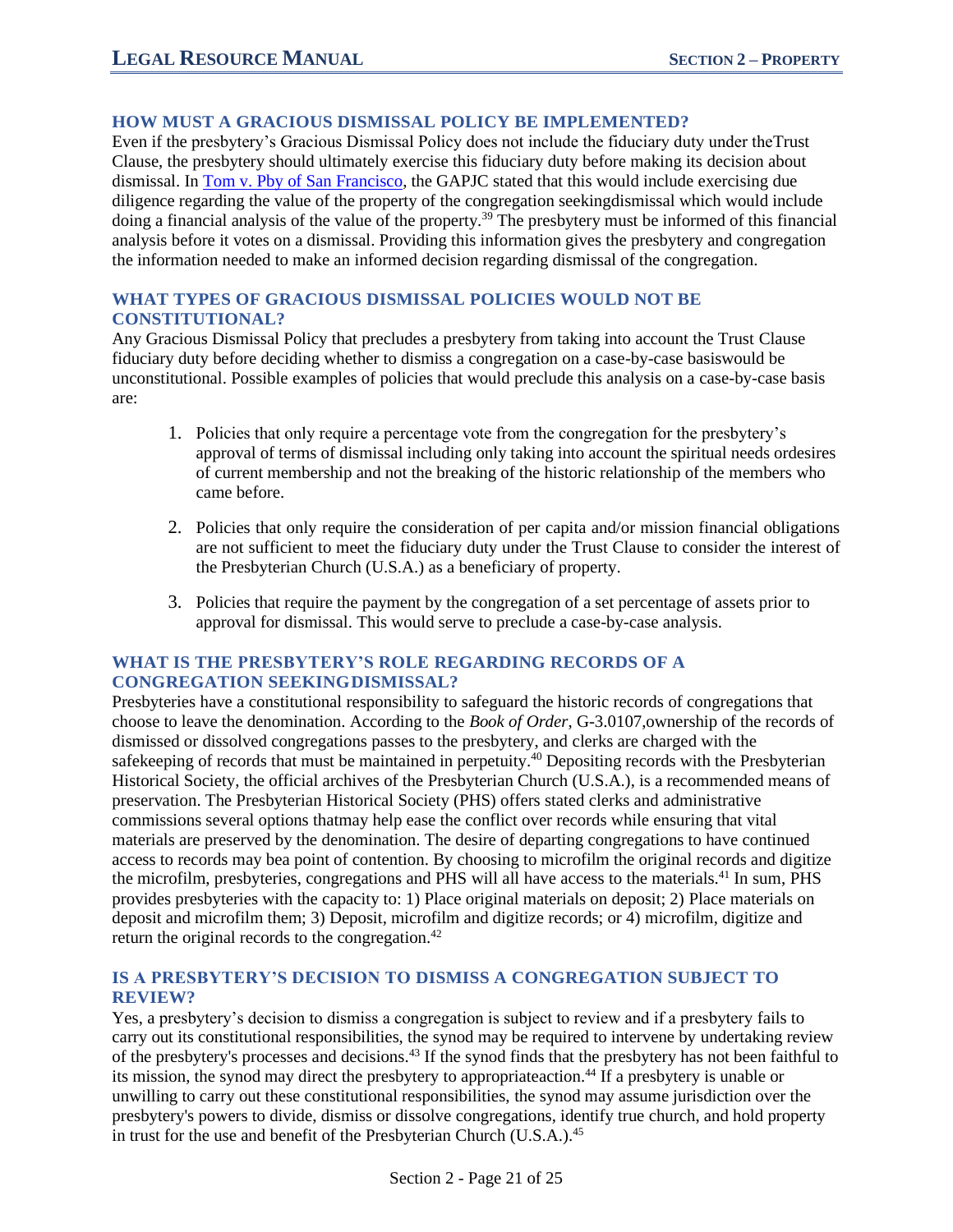#### **WHAT ROLE DOES THE TRUST CLAUSE PLAY WITH REGARD TO CONGREGATIONAL LOANS?**

The Trust Clause provides important support and safeguards for the low-cost loan programs for Presbyterian Church (U.S.A.) congregations provided by the Presbyterian Investment and Loan Program, Inc. (PILP) and the General Assembly Mission Council (GAMC). The PILP makes low-cost loans to Presbyterian Church (U.S.A.) congregations for new buildings and renovationsand without the Trust Clause, presbyteries would be unlikely to guarantee loans and without guarantees PILP's ability to assist congregations would be significantly impaired.<sup>46</sup> Most church building projects cannot be financed by congregations from their current receipts and many congregations depend on loans from PILP, the GAMC's Church Loan Program, or commercial lenders to complete these projects. Generally, these loans are secured by first lien mortgages on the property of the borrowing congregation. The property of the congregation provides the collateral for these loans and is a potential source of repayment should the borrowing congregation not be able to repay the loan. In addition to being secured, these loans are guaranteed by the presbytery of jurisdiction of the borrowing congregation. This means the presbytery is responsible to pay back the loan should the borrowing congregation fail to pay. Thepresbyteries have confidence in guaranteeing these secured loans due in part to the fact that church property is held in trust under G-4.0203. Further, G-4.0204 states:

Whenever property of, or held for, a congregation of the Presbyterian Church (U.S.A) ceases to be used by that congregation as a congregation of the Presbyterian Church (U.S.A.) in accordance with this Constitution, such property shall be held, used, applied,transferred, or sold as provided by the presbytery.

Under G-4.0204, when a congregation ceases to exist or leaves the denomination, the congregation's property (which includes, but is not limited to, its real property, building, and other assets such as investments) is subject to the control of the presbytery of jurisdiction. Thepresbytery continues to be responsible for mission of the Presbyterian Church (U.S.A.) in the area of the departing congregation, and the presbytery can use the property to implement that mission. If the departing congregation has a secured loan with PILP, guaranteed by the presbytery, the presbytery will have the ability to retain the property or the presbytery coulduse the property to raise funds to satisfy the presbytery's responsibility under the guaranty. Asnoted above, a presbytery may discern and give some or all of this property to a departing congregation, but this choice will not result in a release of the obligation to repay the secured loan and/or in the release of the guaranty.

If a congregation has a secured loan with PILP and/or the GAMC and chooses to leave the denomination or is dissolved by a presbytery, the terms of the loan provide that the loan is accelerated and becomes immediately due and payable. The guarantee of the presbytery is not satisfied until the loan is paid in full. Our connectional system and the fact that property owned and used by congregations is held in trust for the Presbyterian Church (U.S.A.) allows the denomination to assist local congregations by providing low interest mortgages through nationalentities such as PILP and the Church Loan Program. The assurances and protections given underthe Trust Clause help enable these programs to make loans secured by mortgages of the underlying property which are more financially beneficial for the congregations than traditional loan sources.

In the current economy and in the aftermath of the banking crisis, it has become increasingly difficult for small and mid-size congregations to obtain financing for capital projects from banks.

It is often new, young, or struggling congregations that need the resources of the denomination the most and the PILP is able to meet these needs of these and other Presbyterian Church (U.S.A.) congregations. Without the current Trust Clause of the *Book of Order*, it is important torecognize that presbyteries would be unlikely to guarantee loans and without guarantees PILP'sability to assist congregations would be significantly impaired.

*Updated February 2014*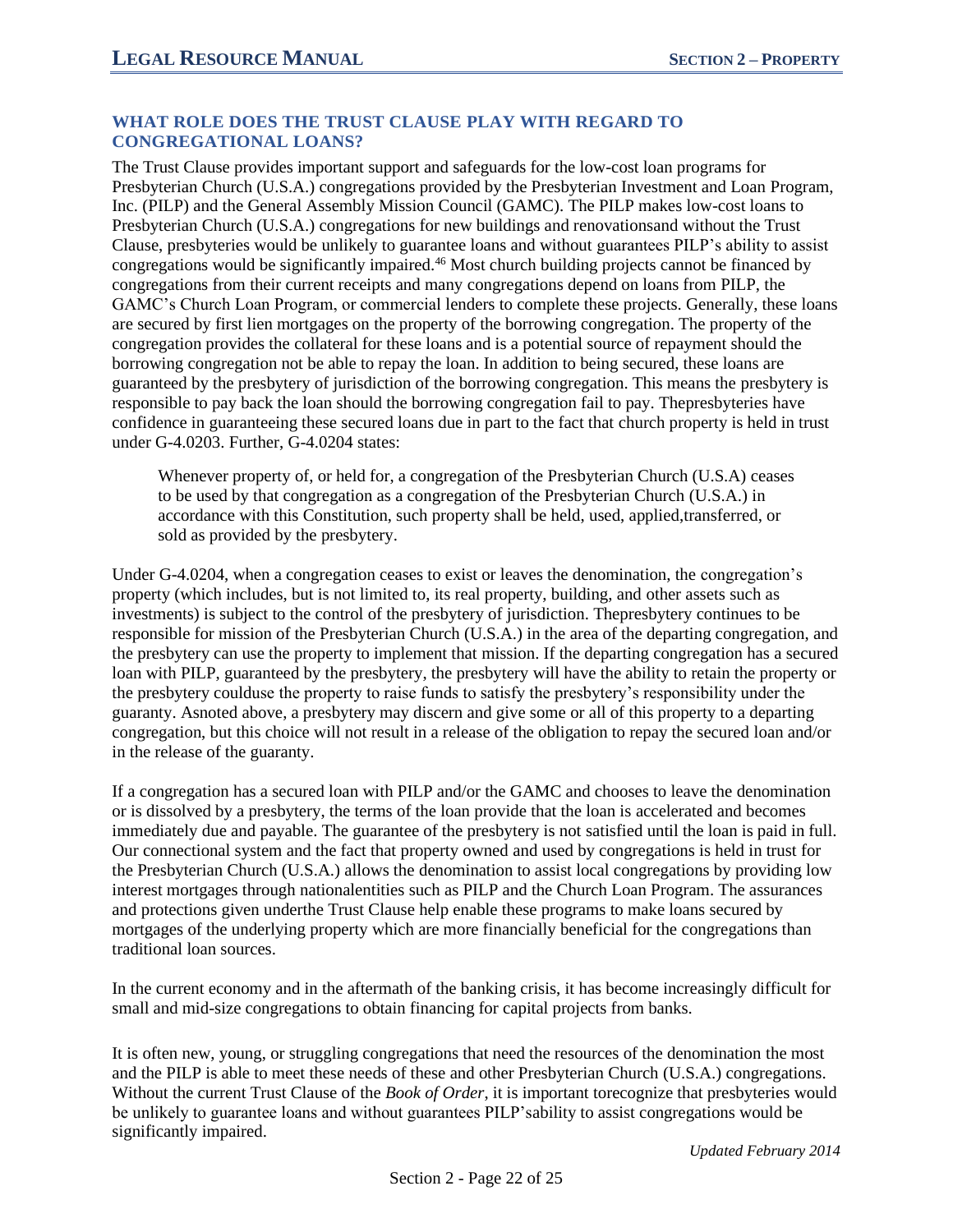#### $1$  G-4.0203

<sup>3</sup> This necessity for adoption of G-4.0203 arose from court decisions that changed the permissible role of courts in determining disputes as to church property. Until a few years before the adoption of G-4.0203, courts determining property disputes sought to determine from the doctrinal documents of a denomination whether the property of localcongregations was held in trust for the larger church (this was referred to as the "implied trust" analysis). However, in 1979, the United States Supreme Court found that this type of inquiry into the doctrine of a denomination was an improper intrusion into the First Amendment right to freedom of religion. Accordingly, the courts were required to determine property disputes without seeking to interpret a denomination's doctrine (the so-called neutral principles of law analysis). For Presbyterians, this change in the legal framework the civil courts applied suggested specific reference in property matters in a denomination's constitutional documents was prudent. Section G-4.0203 provides that explicit understanding of the long held Presbyterian understanding. As such, it was not a change in our Presbyterian polity, but rather an attempt to protect the denomination's polity against changes in the permissible framework of legal analysis applied by the civil courts.

<sup>4</sup> In John 17:20-21, Jesus prayerfully desires unity in the Church saying:  $20$  "My prayer is not for them alone. I pray also for those who will believe in me through their message, <sup>21</sup> that all of them may be one, Father, just as you are in me, and I am in you. May they also be in us so that the world may believe that you have sent me. Paul picks up on this theme in Galatians and Ephesians: Galatians 3:28 says "There is neither Jew nor Gentile, neither slave nor free, nor is there male and female, for you are all one in Christ Jesus." Ephesians 4:3, "Make every effort to keep the unity of the Spirit through the bond of peace." Along these same lines, F-1.0301 reminds us that our "church is called to be a community of love, where sin is forgiven,

reconciliation is accomplished, and the dividing walls of hostility are torn down."

 $<sup>5</sup>$  GA (2006), Report of the Task Force on Peace, Unity, and Purity, 06-01, Rec. 1, a-b.</sup>

 $6$  G-3.0101

<sup>7</sup> G-1.0101

<sup>9</sup> G-4.0201

 $10$  G-1.0101

<sup>11</sup> G-3.0101

- <sup>12</sup> G-3.0301; G-3.0303(a)
- $13$  G-3.0301(a)
- $14$  G-3.0301(c)

<sup>15</sup> G-4.0207

- <sup>16</sup> *See* G-3.0301; G-3.0303(a)
- <sup>17</sup> GA (218th, Item 4-20); *see also* PJC (*Sundquist v. Heartland*, Remedial Case 219-03, 2008)

<sup>18</sup> *See* G-1.0503 and G-3.02

<sup>19</sup> Sundquist v. Heartland, Remedial Case 219-03

<sup>20</sup> *See* PCUS 1976, 92, *Strong v. Synod of Mid-South*.

<sup>21</sup> *Sundquist v. Heartland*, Remedial Case 219-03

<sup>22</sup> *Sundquist v. Heartland*, Remedial Case 219-03

<sup>23</sup> *Sundquist v. Heartland*, Remedial Case 219-03

<sup>24</sup> GA (2008, 14, 15 Item 07-13). For more information on authoritative interpretations *see* G-3.0501c and G-6.02

<sup>25</sup> GA (2008, 14, 15 Item 07-13). Along these lines, The General Assembly Permanent Judicial Commission has found that "[a]n 'independent' or 'congregational' Presbyterian church is an anomaly which runs counter to the notion that we are a 'family' of churches and dismissal must therefore be made to another church within the family group …

. … The … presbytery had no constitutional right to dismiss …the churches to independent status. … The policy ofnot allowing members and ministers to be cut loose with no ties indicates the historic Presbyterian policy of ecclesiastical connectionalism. This policy likewise forbids … dismissal to independency" (PCUS 1973, pp. 119- 121, *Anderson v. Synod of Florida*).

<sup>26</sup> *See* the *Book of Order* Appendix B, Article 13 (page B. 13). The "Articles of Agreement" are cited here forhistorical purposes and do not carry constitutional authority.

<sup>27</sup> GA (2008, 14, 15 Item 07-13).

<sup>28</sup> GA (2008, 14, 15 Item 07-13).

 $29$  GA (2008, 14, 15 Item 07-13).

<sup>2</sup> PJC (2012, 221-03 Tom et. al. vs. Pby of San Francisco)

<sup>8</sup> *See* F-1.02 "Jesus Christ is the Head of the Church;" *see also* F-1.0403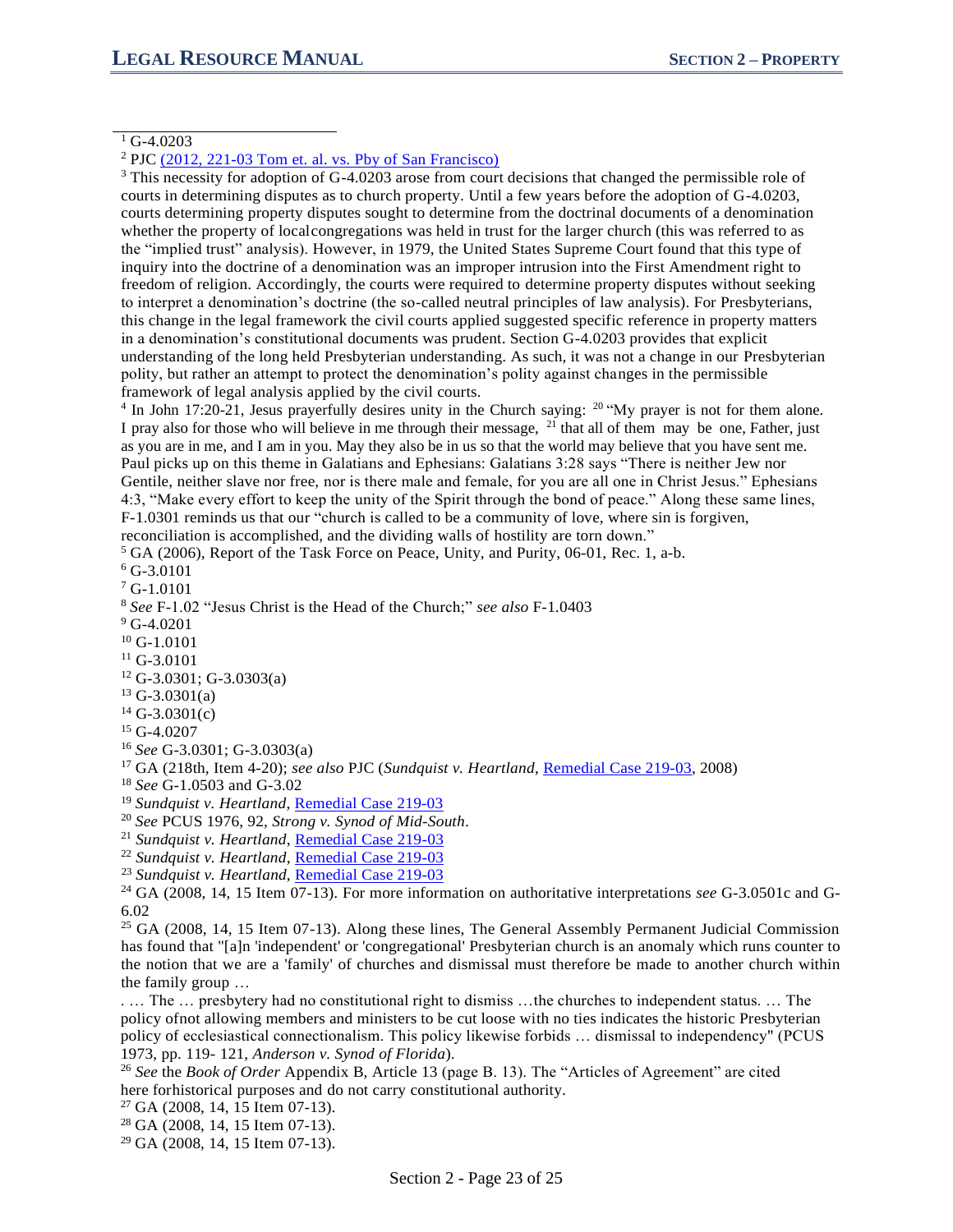<sup>30</sup> *Sundquist v. Heartland*, Remedial Case 219-03; *see also* (PCUS 1976, 92, *Strong v. Synod of Mid-South*)  $31$  G-3.0502(e)

 $32$  GA (2008, 49, 51, 284, Item 04-28) The 218<sup>th</sup> General Assembly (2008) of the Presbyterian Church  $(U.S.A.)$ 

1. Directs the Stated Clerk to send this resolution to the presbyteries, synods, and sessions, indicating the willof the assembly that presbyteries and synods develop and make available to lower governing bodies and local congregations a process that exercises the responsibility and power "to divide, dismiss, or dissolve churches inconsultation with their members" (Book of Order, G-11.0103i) with consistency, pastoral responsibility, accountability, gracious witness, openness, and transparency.

2. Believing that trying to exercise this responsibility and power through litigation is deadly to the cause of Christ, impacting the local church, other parts of the Body of Christ and ecumenical relationships, and our witness to Christ in the world around us, [the General Assembly] urges [congregations considering leaving thedenomination,] presbyteries [,] and synods to implement a process using the following principles:

- Consistency: The local authority delegated to presbyteries is guided and shaped by our sharedfaith, service, and witness to Jesus Christ.
- Pastoral Responsibility: The requirement in G-11.0103i to consult with the members of a church seeking dismissal highlights the presbytery's pastoral responsibility, which must not be submerged beneathother responsibilities.
- Accountability: For a governing body, accountability rightly dictates fiduciary and connectional concerns, raising general issues of property (G-8.0000) and specific issues of schism within a congregation(G-8.0600). But full accountability also requires preeminent concern with "caring for the flock."
- Gracious Witness: It is our belief that Scripture and the Holy Spirit require a gracious witnessfrom us rather than a harsh legalism.
- Openness and Transparency: Early, open communication and transparency about principles and process of dismissal necessarily serve truth, order, and goodness, and work against seeking civil litigationas a solution.

<sup>33</sup> PJC (2014, 221-03, Tom et al v. Pby of San Francisco)

<sup>34</sup> *See* F-1.0302; F-1.0303; F-1.0304.

<sup>35</sup> However, in considering each congregation on a case-by-case basis, it is important to recognize that one of the entities of the General Assembly or a synod may have created with the congregation and the presbytery a direct financial interest in the property or assets and thus must be consulted by the presbytery. For example, The Presbyterian Church (U.S.A.) Investment and Loan Program (PILP) regularly extends loans to congregations whichare secured by the property and/or guarantee of payment from a presbytery. A presbytery that is considering the dismissal or dissolution of a congregation with a secured or unsecured loan from PILP must, as a part of the presbytery's fiduciary interest under the Trust Clause, consult with the Presbytery Investment and Loan Program.

<sup>36</sup> GA (Minutes, 1991, Req. 91-24, Part I, p 396).

<sup>37</sup> GA (Minutes, 1991, Req. 91-24, Part I, p 396).

<sup>38</sup> GA (Minutes, 1991, Req. 91-24, Part I, p 396).

<sup>39</sup> PJC (2014, 221-03, Tom et al v. Pby of San Francisco)

 $40$  G-3.0107 states, "each council shall keep a full and accurate record of its proceedings. Minutes and all other official records of councils are the property in perpetuity of said councils or their legal successors. When a council ceases to exist, its records shall become the property of the next higher council within whose bounds the lower council was prior to its cessation. The clerk of each council shall make recommendation to that body for the permanent safekeeping of the body's records with the Presbyterian Historical Society or in a temperature and humidity-controlled environment of a seminary of the Presbyterian Church (U.S.A.)."

<sup>41</sup> The PHS microfilming program creates archival-quality film at a reduced cost for PC(USA) entities, and if requested, PHS will arrange for the production of a digital edition of the microfilm in PDF or JPEG format at cost. Presbyteries may opt to pay for microfilming (and digitization) or ask the departing congregations to cover the costs.After the records are microfilmed, stated clerks may decide to place the original records on deposit at PHS or return them to the departing congregation as part of a gracious dismissal agreement.

 $42$  For more information about these processes, please contact: Presbyterian Historical Society, 425 Lombard Street,Philadelphia, PA 19147. Phone (215)-627-1852. Email: refdesk@history.pcusa.org or via the web at: www.history.pcusa.org